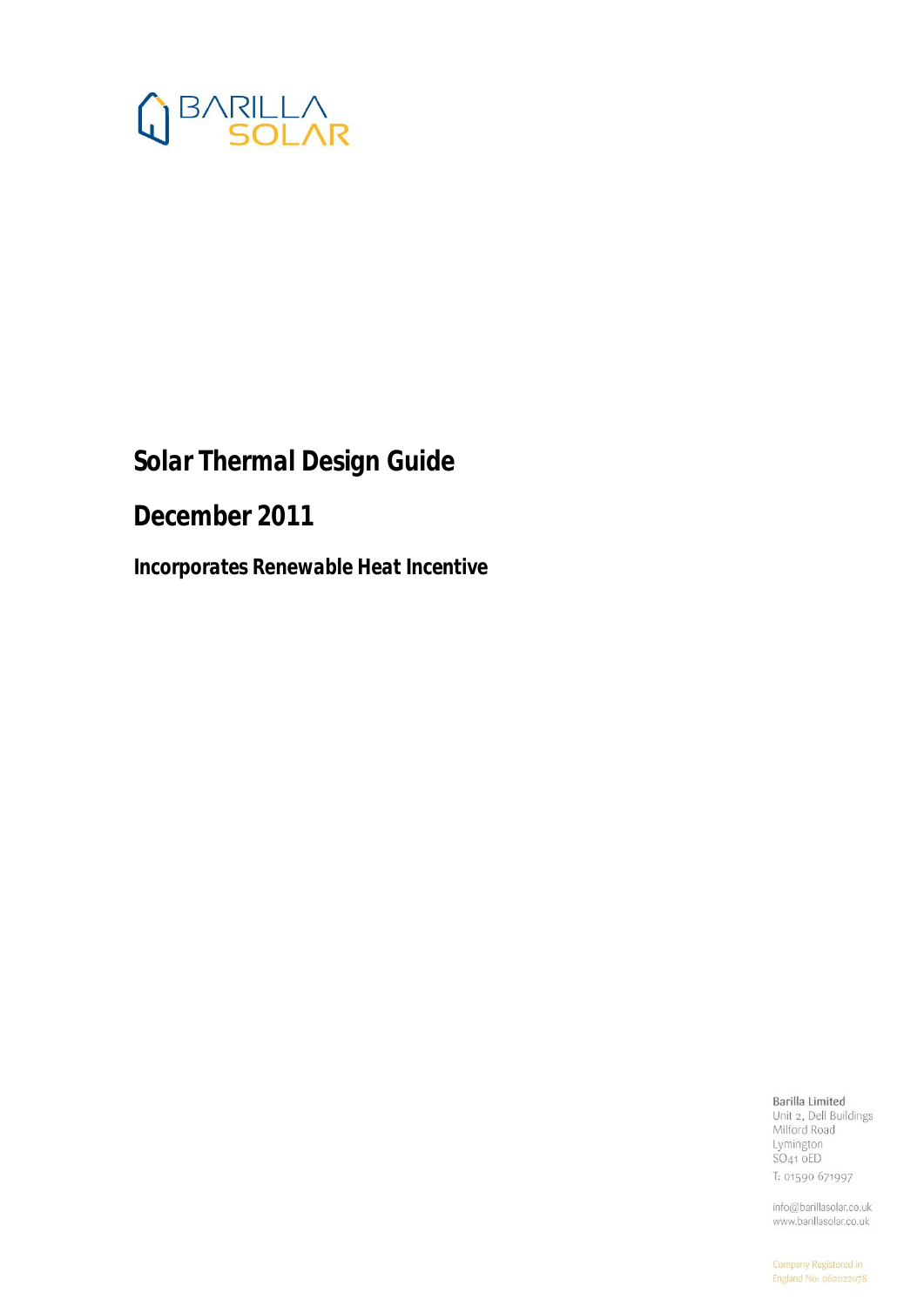#### **Introduction**

This design guide is intended to outline the theory and considerations that should be made prior to the installation of a solar thermal system. The guide is by no means exhaustive as many of the requirements laid down by the Micro-generation Certification Scheme outline industry standard best practice. This guide does however offer the system designer an overview of how components within the solar circuit should be sized.

This guide is also intended to document the theory used when we built our free online Solar Thermal Design Assistant App.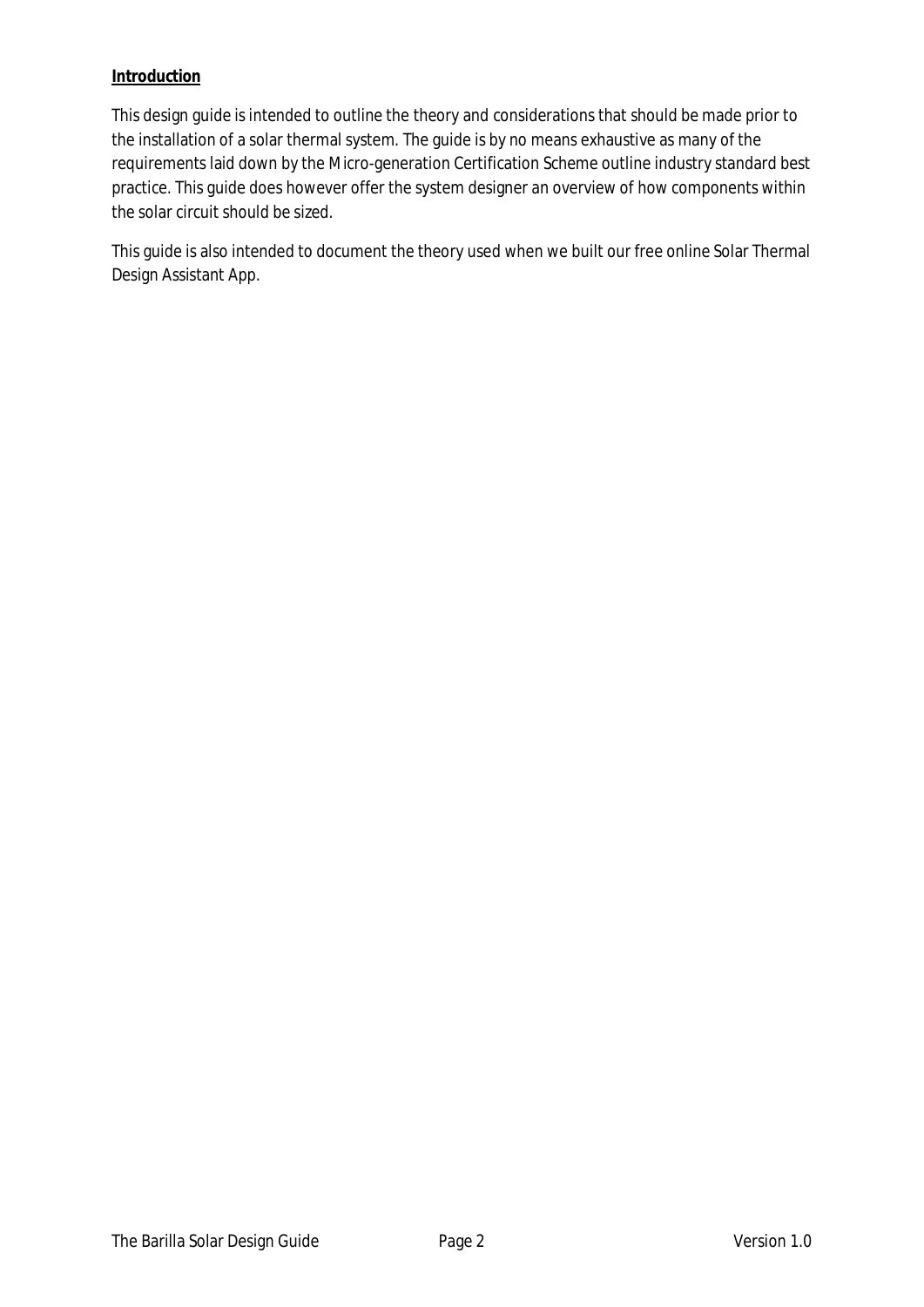# Contents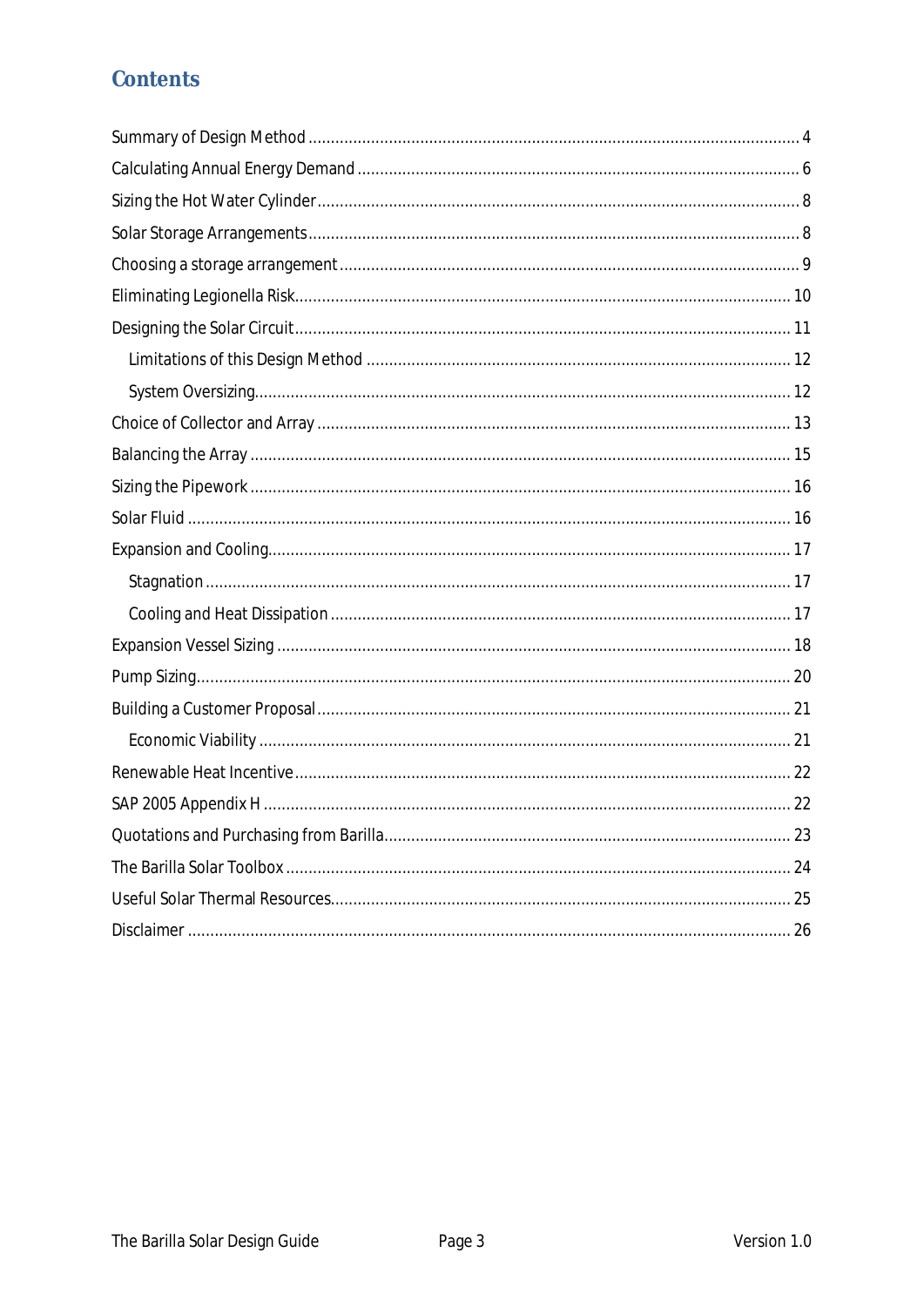# **Summary of Design Method**

#### **A. Survey & Preliminary Design**

- 1. Establish customer requirements with regards to hot-water demand, draw-off profile. Check if there are any target Solar Input requirements required to meet renewable obligations such as the Code for Sustainable Homes or BREAM
- 2. Survey site either physically or off-plan to obtain:
	- a. Details about the proposed mounting space, including available space, orientation to South, pitch and shading.
	- b. If mounting on a roof, take note of the tile type and roof structure; especially if mounting a large array where supplementary design calculations may be required.
	- c. The proposed route and length of the pipework
	- d. Available space for water storage
	- e. Available space for solar pump station, expansion vessel and if required cooling vessel
	- f. Routing and location of any heat dissipation device
	- g. Incoming mains water pressure
- 3. Establish cylinder size and arrangement based on available space, hot water demand and other renewable technologies that may need to be integrated
- 4. Calculate annual energy demand and decide how much of this can practically be obtained from Solar Thermal

*The survey should be a thorough technical survey and the above list is by no means exhaustive.*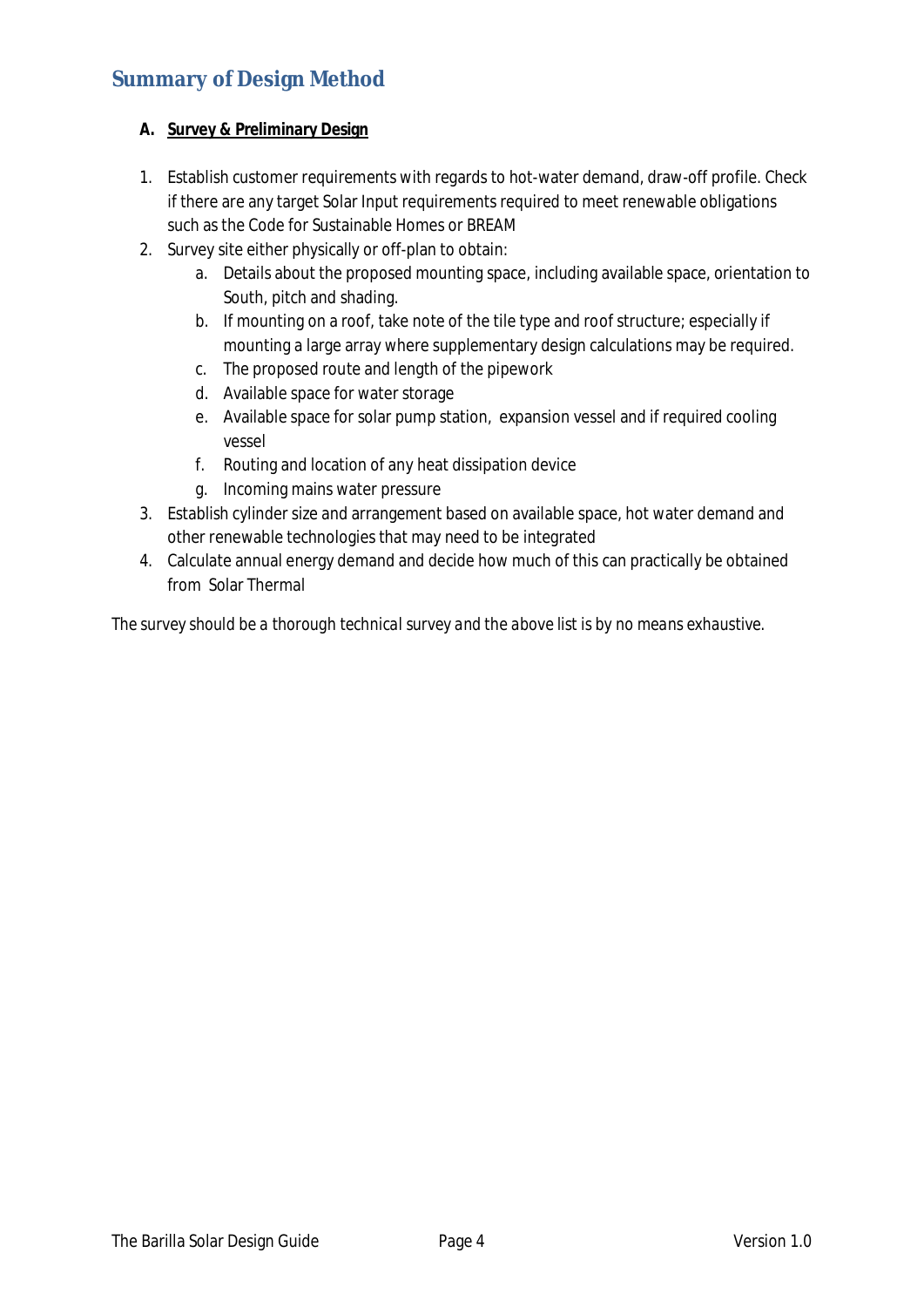#### **B. Solar Circuit Design**

- 5. Size the collector array to meet the following restraints:
	- a. Physical mounting space
	- b. Target energy requirement from Solar Thermal
	- c. Available finance for the project
- 6. Size the rest of the components in the solar circuit to meet the flow rate and heat dissipation requirements of the chosen collector array. The components should be considered in the following order:
	- a. Hydraulic arrangement of solar array, to minimise heat and pipe losses
	- b. Practical flow-rate that can be achieved, this will be primarily affected by the collector array size and pipe-run
	- c. The pipework, designed to minimise losses while remaining cost effective and able to fit in the available space
	- d. The solar fluid concentration to establish a freezing point of the system
	- e. The heat dissipation requirements of the system; normally only required on larger systems where there are periods of absence
	- f. The expansion vessel capacity
	- g. The pump sizing to meet the design flow rate and overcome the pressure drop over the entire system

#### **C. Build a Customer Proposal**

- 7. Check that the SAP requirements are met (if required).
- 8. Estimate the economic viability of the system, including payback period. You will need to revisit this section once you have established an equipment price and an estimate of installation cost.
- 9. Review the System Performance Report and check that all design criteria have been satisfied
- 10. Build a comprehensive Bill of Materials and quotation/order based on the primary components specified
- 11. Build a schematic diagram showing the proposed layout
- **D. Commissioning Details**
- 12. Pre-charge pressure for the expansion vessel
- 13. Volume of concentrated solar fluid to water
- 14. System pre-charge pressure
- 15. Controller set-up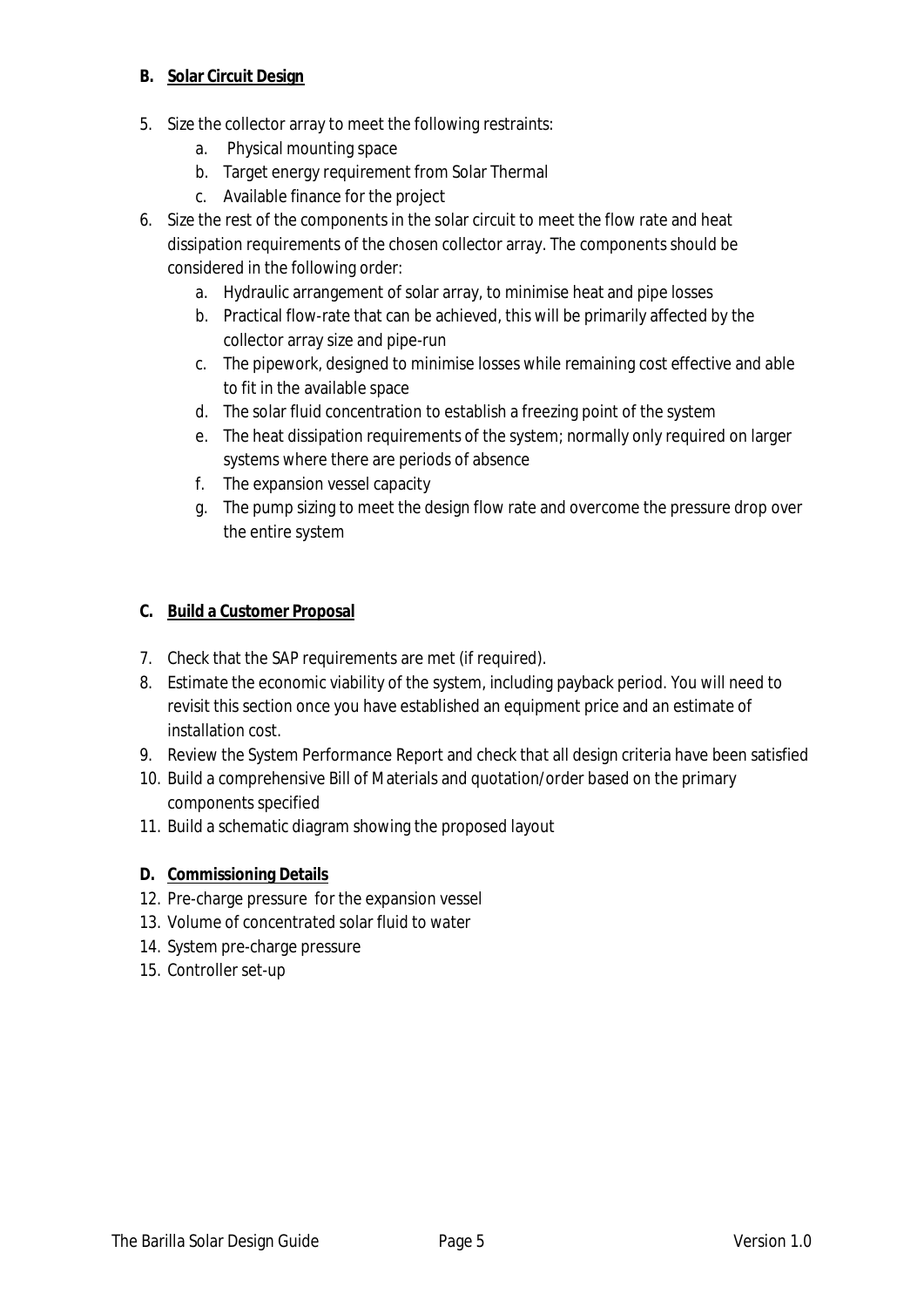# **Calculating Annual Energy Demand**

*The annual energy demand to satisfy the water consumption including standby heat and circulation losses can be written:* 

 $Q_{\text{demand}} = Q_{\text{DHW}} + Q_{\text{losses}}$ 

The energy required to raise the water temperature neglecting any losses is found by:

 $Q_{DHW}$  = mC<sub>p</sub> $\Delta T$  / 3600 kWh/day : m (kg) is mass of water to be heated :  $C_p$  (kJ/kg. $\degree$ K) specific heat capacity of water :  $\Delta T$  ( $\alpha$ K) required temperature rise

*The losses can be calculated from the manufacturer's published standby heat losses of the cylinder and estimating a circulation loss factor for the pipework:* 

- $\text{Olosses} = Q_{\text{SH}} + Q_{\text{circ}}$  :  $Q_{\text{SH}}$  (kWh/day) standby heat losses : Qcirc (kWh/day) circulation heat losses  $Q_{SHL} = \theta$  kWh / day
- $Q_{circ} = k.Q_{DHW}$  : k(%) is assumed loss factor

*The annual demand can now be expressed as:* 

 $Q_{\text{demand}} = [(1 + k).Q_{\text{DHW}} + Q_{\text{SHL}}]$  x 365 kWh/year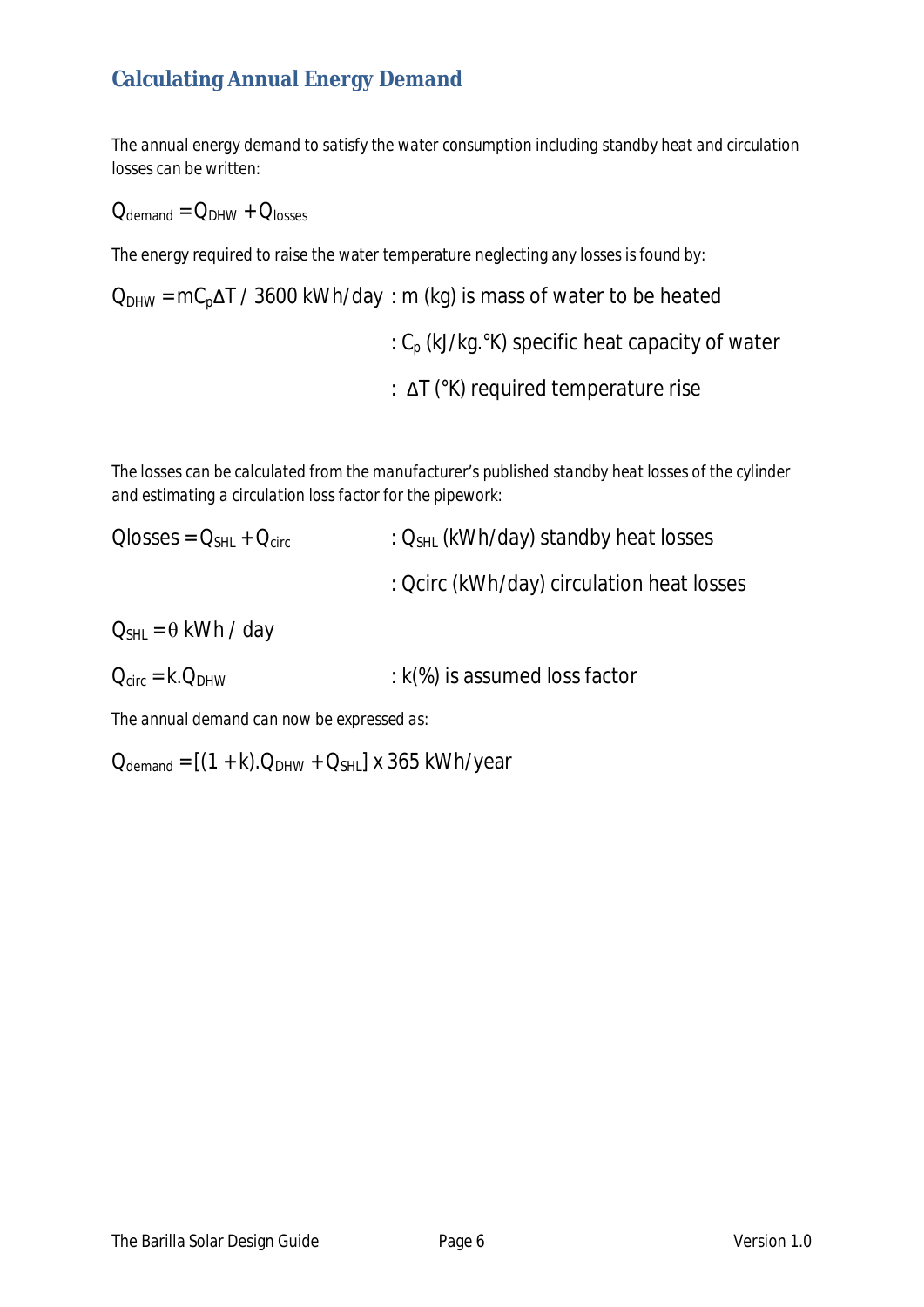#### *Example – Calculating annual energy demand*

Calculate the annual energy demand based on a household of 4 people, with a hot water consumption of 45 litres/day/person delivered at 60°C, the incoming water temperature is an average of 10°C. The published standby heat loss for the cylinder is 2.6 kWh/day and circulation losses can be assumed to be 10%.

 $Q_{DHW} = mC_p\Delta T / 3600$  kWh/day

$$
m
$$
 = number of people x personal daily demand x density of water

 $= 4 x 45 x 0.996$  $= 179 kg$ 

 $Cp = 4.180 \text{ kJ} / \text{kg.K}$ 

 $\Delta T = 60 - 10$ 

 $= 50^{\circ}$ K

 $Q_{DHW}$  = 179 x 4.180 x 50 / 3600

$$
= 10.39
$$
 kWh/day

*Calculating the annual energy demand:* 

 $Q_{\text{demand}} = [(1 + k).Q_{\text{DHW}} + Q_{\text{SHL}}] \times 365$  $= [(1 + 0.1) \times 10.39 + 2.6] \times 365$ = 5,121 kWh / year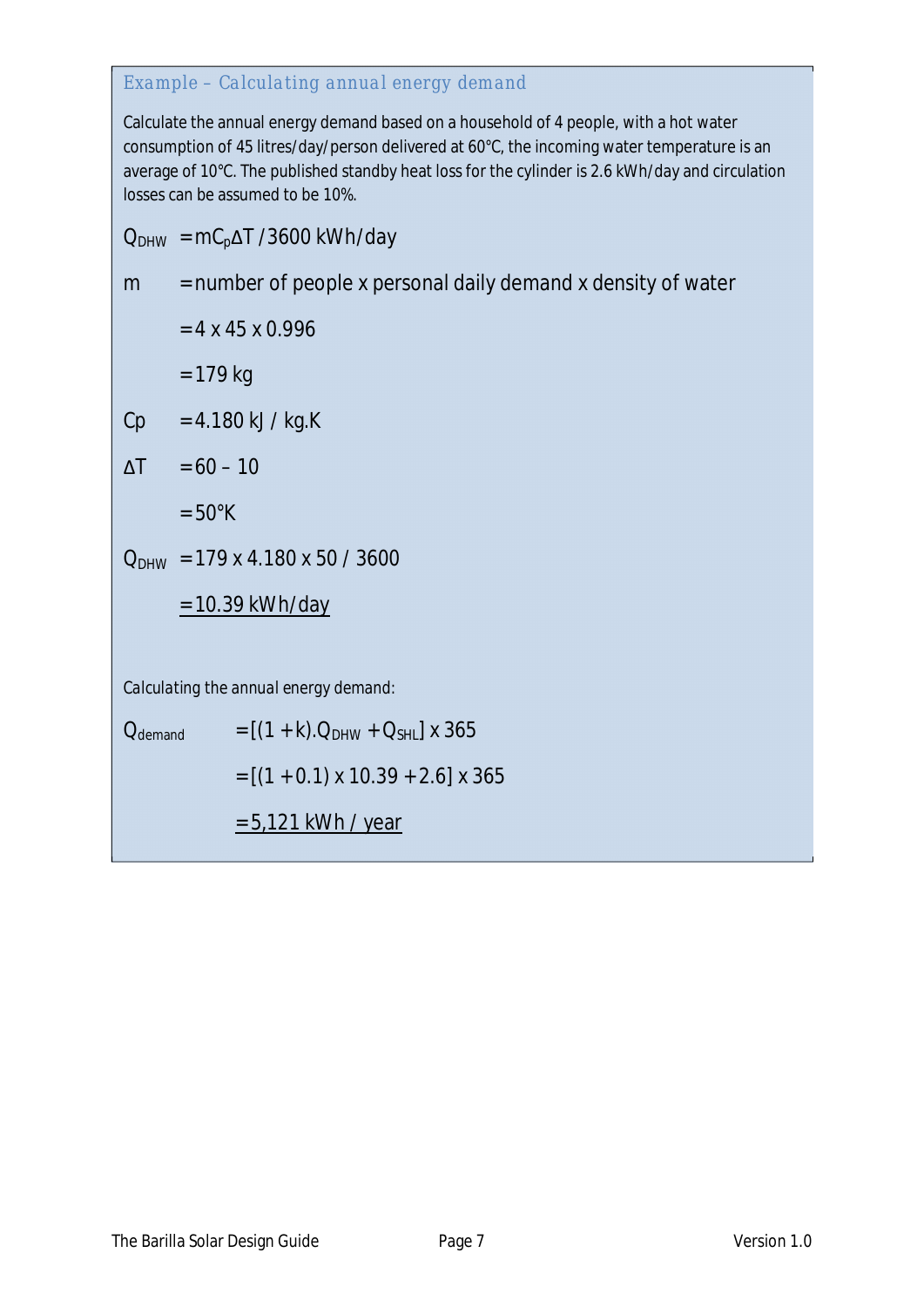# **Sizing the Hot Water Cylinder**

This will be determined by a combination of available space, daily demand, storage arrangement, draw-off profile and required refresh times.

There is reference within Part L of the Building Regulations and SAP to the required dedicated solar volume of a cylinder in relation to the installed collector area (35 litres dedicated solar volume to every  $m^2$  of absorber area). This situation is confused by a statement in the Micro-generation Certification Scheme MIS 3001 that overrides any stipulation as to ratios of collector areas to dedicated solar volumes.

We have included the Part L regulation in the Solar Thermal Design Assistant for completeness, and like most SAP software will flag-up when the collector area is larger than the required dedicated solar volume.

# **Solar Storage Arrangements**

The storage arrangements in common usage for integrating solar thermal systems are listed below:

- Twin Coil Cylinder. This consists of a solar coil and a coil for either a boiler or heat pump
- Single Coil Cylinder. This has a solar coil and normally has a pair of immersion heaters fitted or a single immersion heater plus direct tappings for a boiler or heat pump
- Dedicated Solar Cylinder/Heat Assist Thermal Store that pre-feeds to another store or water heater
- Multifuel Thermal Store allows a mixture of renewable and conventional technologies.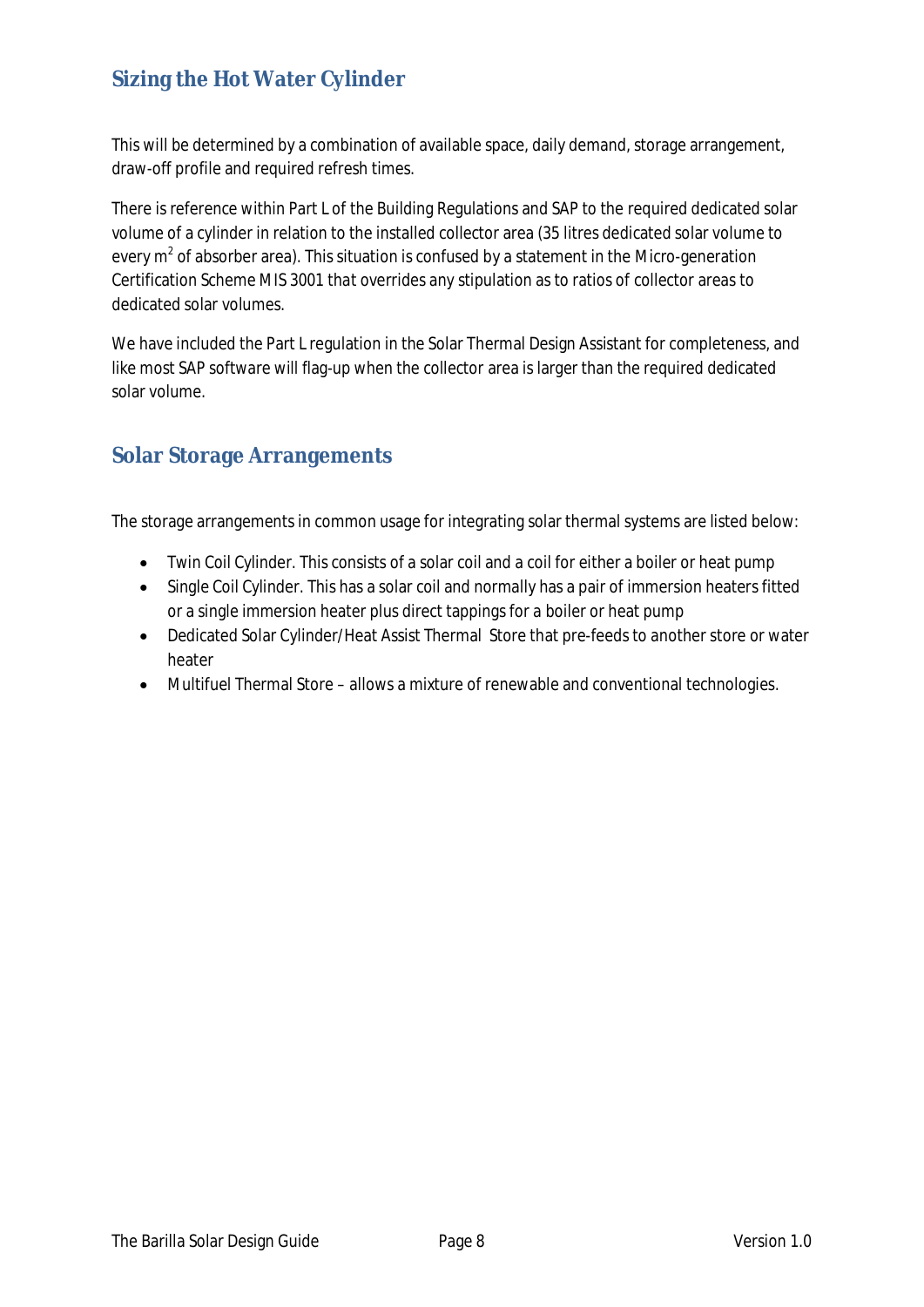### **Choosingstorage arrangement**

Choosing the right storage arrangement depends upon application, best practice, heat sources and what the heat is going to be used for. Let's consider both small and large domestic properties and a large commercial application.

#### *Small Domestic (up toͺbedrooms/3 bathrooms)*

For most domestic installations, due to system size and space constraints the twin coil cylinder is the most common. These are either unvented (pressurised) or vented (requiring a feed and expansion tank).

An alternative for properties with combi boilers, is to install a small pre-heat store with solar coil and then pre-feed a combi boiler. This arrangement normally requires a bypass valve that prevents the incoming pre-heated water exceeding the boiler manufacturer's limits on incoming water temperatures.

#### *Large Domestic*

For systems used in larger domestic properties a Multifuel thermal store is normally the preferred route. The store has a mixture of direct tappings and coils that can accept a combination of heat sources including solar thermal, wood burners and heat pumps. A thermal store is a hybrid vented and unvented cylinder, the body of water in the store is static and is vented to a normal feed and expansion tank. However the hot water is supplied at mains pressure through a high recovery coil in the store, therefore a decent incoming cold water pressure is required for this to be suitable. An advantage of the thermal store is that it can also be used to supply heating circuits (radiator and underfloor) or even a swimming pool.

#### *Non-Domestic Applications*

If the premises and hot water demand is small then a system similar to a domestic property can be used, but for larger size installations for instance in Nursing Homes or Hotels then a pre-feed cylinder will give the optimum performance. The pre-feed cylinder can be either a single coil solar cylinder or a thermal store. If using a thermal store this can either be simple heat assist unit or similar to the Multifuel format described above.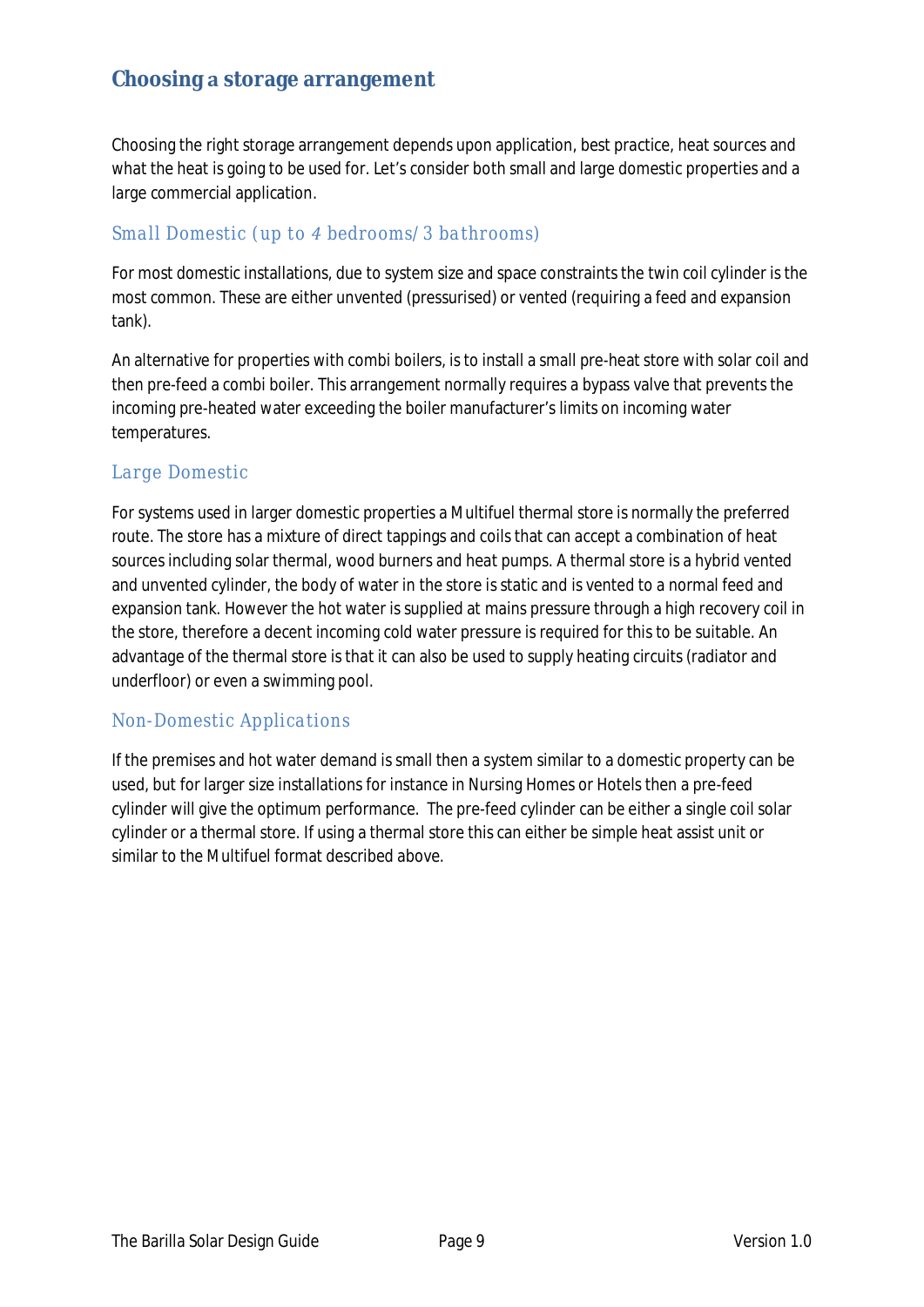# **Eliminating Legionella Risk**

When considering the choice of storage arrangement the provision for elimination of Legionella Bacteria needs to be addressed. Unfortunately one of the draw-backs of solar thermal is that its optimum heating range lies within that of the breeding conditions for legionella bacteria 20-50°C.

We have several choices to safely eliminate the risk:

- Use non-potable storage for the water that the solar heats. This can either be in the form of a thermal store which supplies the hot water indirectly or an external heat exchanger between a pre-feed storage cylinder and main supply cylinder. This is the most common solution for large non-domestic installations.
- Pass all solar pre-heated water through an auxiliary heat source to raise its temperature to  $60^{\circ}$ C prior to circulation to the domestic hot water system.
- Sterilise the storage vessel to a temperature of 60°C. In practice on domestic installations this means setting a boiler or immersion heater to come on and perform this task. This can either be done from the more modern solar controllers or from the heating timing circuit.

*More information about this and other best practices can be found in the Energy Saving Trust's CE131 Solar Water Heating Systems – guidance for professionals, conventional indirect models found at:* 

http://www.energysavingtrust.org.uk/Publications2/Housing-professionals/Microgeneration-Renewables/Solar-water-heating-systems-guidance-for-professionals-conventional-indirect-models-2006 edition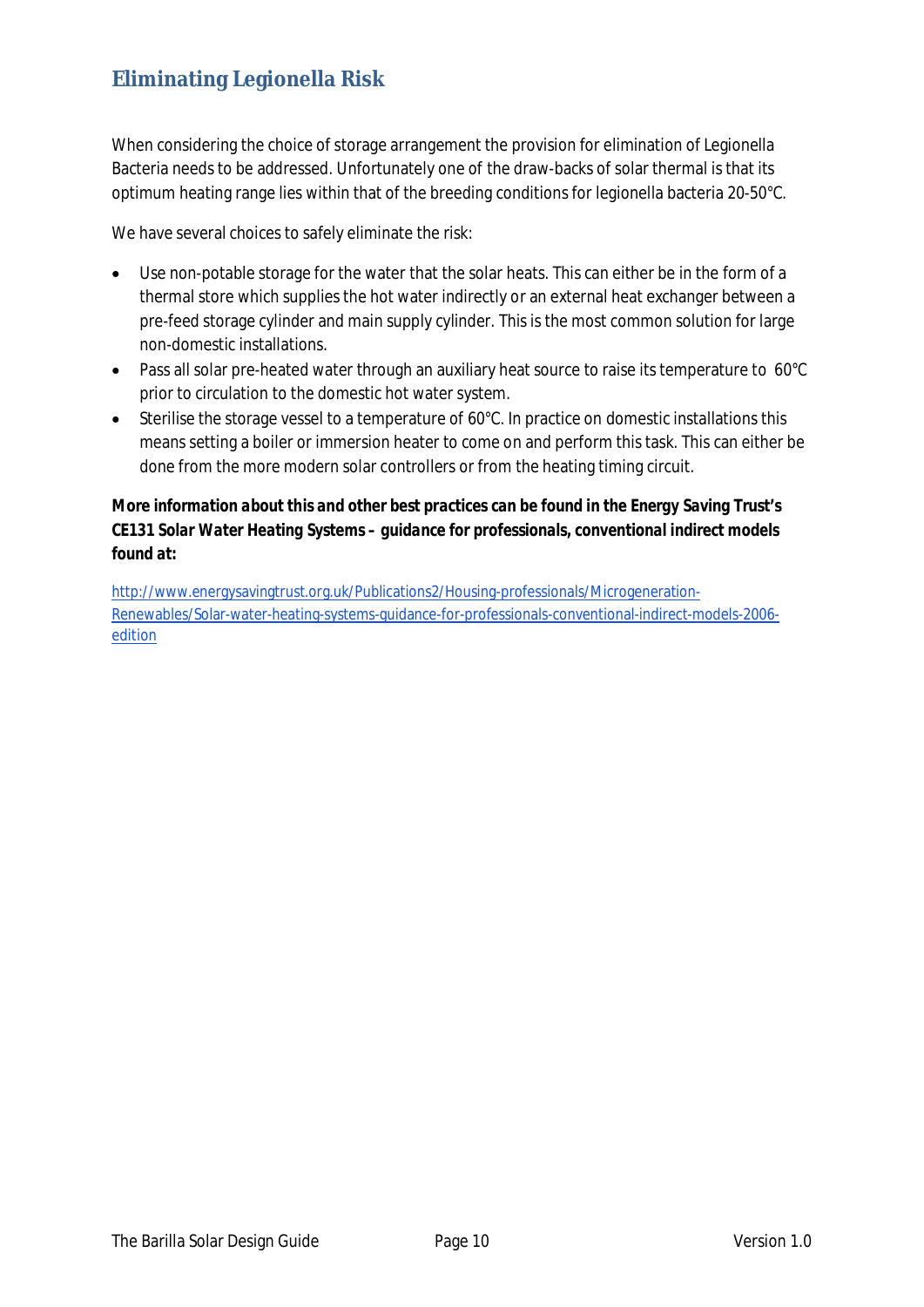# **Designing the Solar Circuit**

Having calculated the annual energy demand, storage arrangement and target input from Solar Thermal, it is a reasonably straightforward task to size the solar array.

*The annual yield required from the solar array is:* 

 $Q_{\text{solar}} = Q_{\text{demand}}$  x  $S_{\text{fn}}$  : where  $S_{\text{fn}}$  is the design solar fraction, typically 30-60%\*

*The annual solar yield obtained from the solar array is:* 

 $Q_{\text{solar}} = Q'_{\text{solar}} \times A_{\text{apmin}}$  $_{\text{solar}}$  = Specific annual solar yield (kWh/m<sup>2</sup>/year) adjusted for location, tilt, orientation and shading : A<sub>apmin</sub> = Minimum aperture area (m<sup>2</sup>) of solar collector array

*Rearranging the above equation gives the required aperture area to meet the solar contribution of the annual energy demand is:* 

 $A_{\text{apmin}} = Q_{\text{solar}} / Q'_{\text{solar}}$ 

*\*Solar Fraction – This is an expression of how much of the total energy consumption is supplied by solar thermal. There is a theoretical maximum value in the UK that is limited by the effects of reduced irradiation levels received in the winter. It would not be possible to provide 100% of a system's energy demand throughout the year by solar thermal and hence the maximum value is reduced.*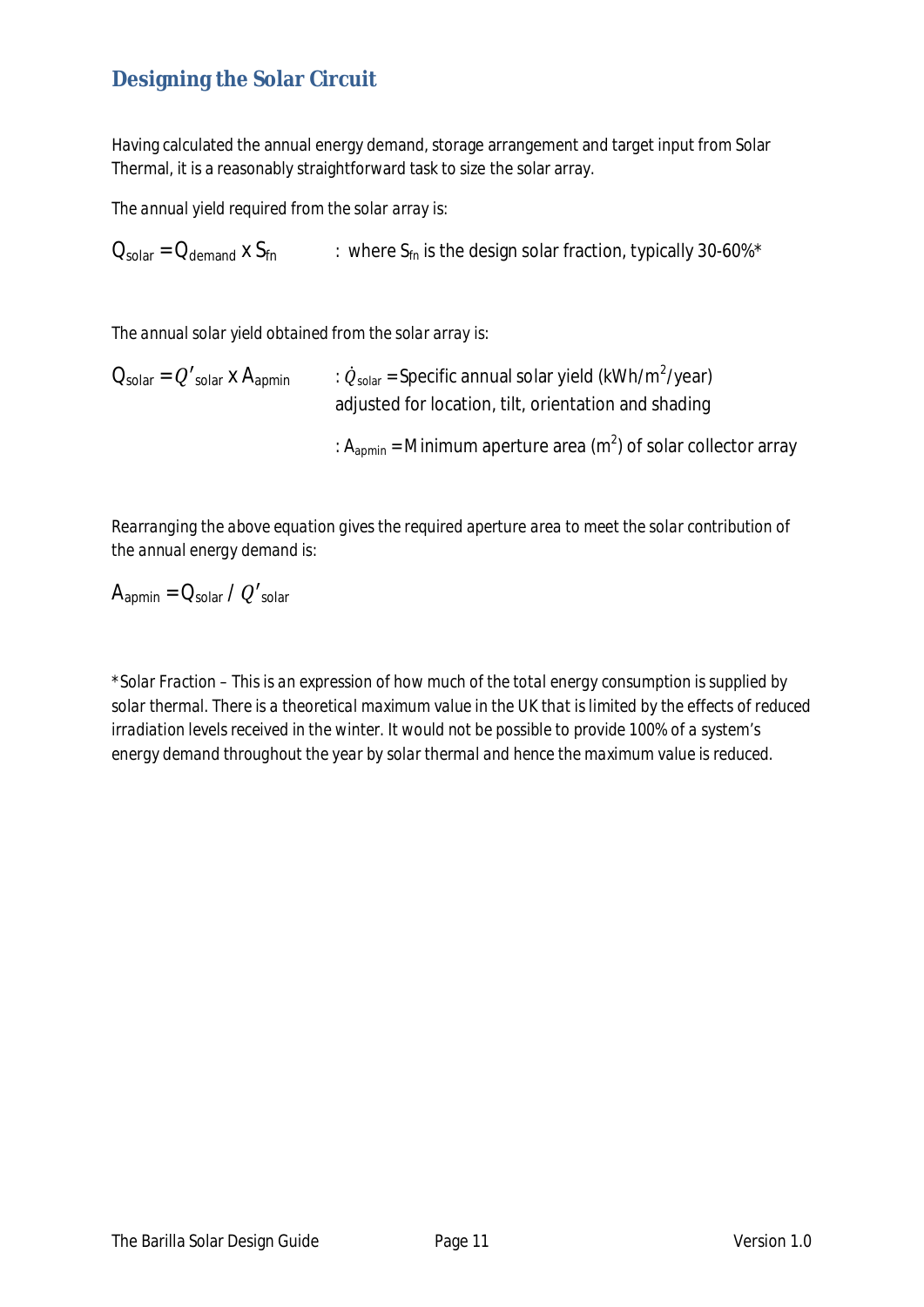# *Example – Determining the required Aperture Area ofSolar Thermal Array* Determine the required aperture area of a solar installation that is to provide 50% of a total energy demand of 10,000kWh/year. Assume that the collector has a specific yield of 568 kWh/m<sup>2</sup>/year, based on its location, tilt, orientation and shading. *The annual yield required from the solar array is:*   $Q_{\text{solar}}$  =  $Q_{\text{demand}}$  x  $S_{\text{fn}}$  $= 10,000 \times 50\%$

 $= 5,000$  kWh/year

*The minimum aperture area of the solar array to meet this demand is:* 

 $A_{\text{aomin}} = \bigcup_{\text{solar}} / Q'_{\text{solar}}$  $= 5,000 / 568$  $=$  8.8 m<sup>2</sup>

# **Limitations of this Design Method**

Care must be taken when using this design method to determine solar yield. Avoid the temptation to oversize the system in an attempt to improve solar yield and energy savings. If a system is oversized the specific solar yield decreases and these calculations will over-estimate annual performance.

# **System Oversizing**

Oversizing a system will reduce the life of the components in the solar circuit due to excessive stagnation and may require more frequent service intervals. It will offer a worse return on investment, due to higher capital costs, less specific yield and cost of servicing/replacing components.

*Stagnation is discussed in more detail later on in this guide.*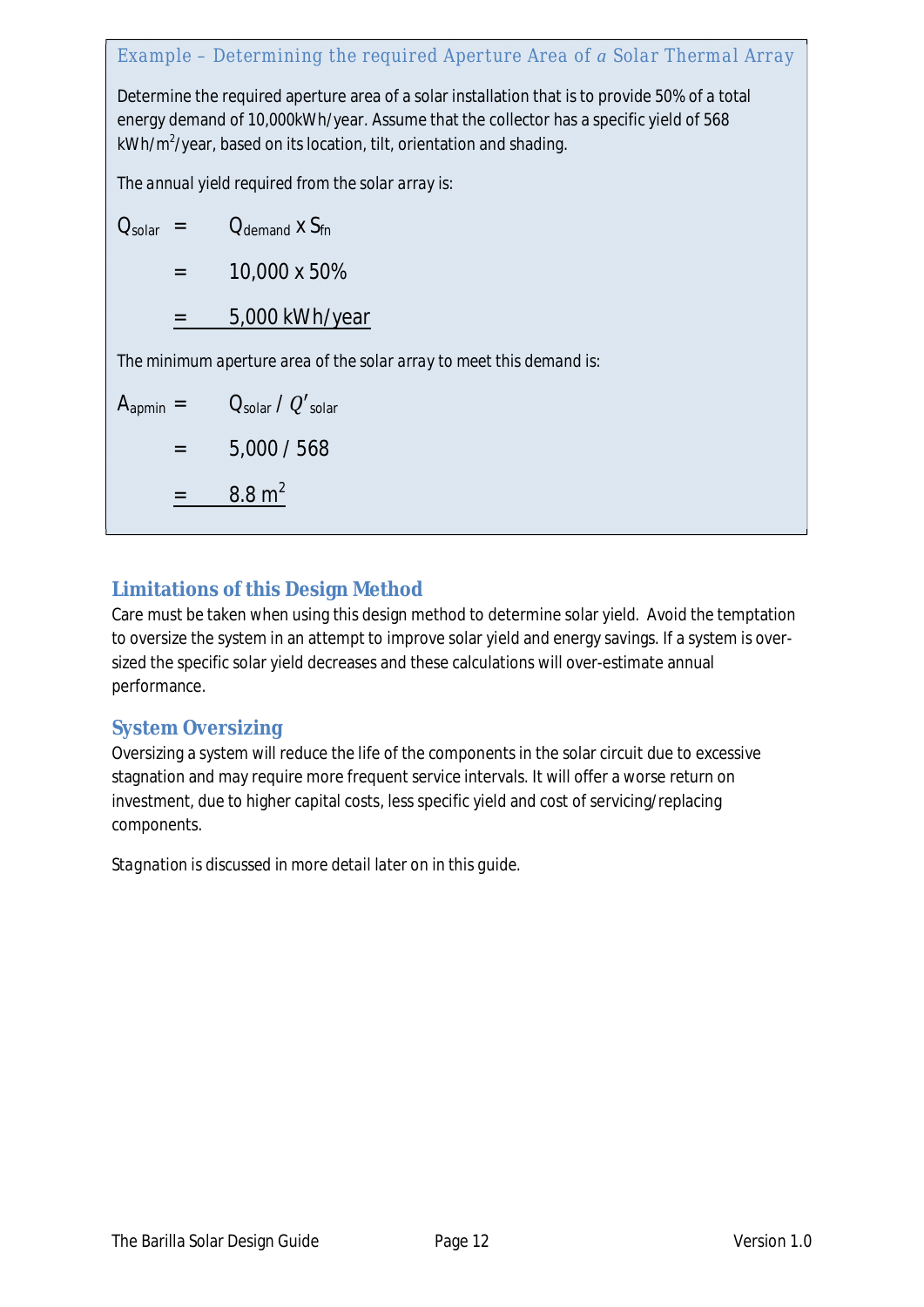# **Choice of Collector and Array**

Once we have calculated the required aperture area, we need to make a decision on the collector type and model, this decision will normally be based on the following considerations:

- Mounting requirements: If the collector needs to go in-roof or in landscape then use a flatplate
- Orientation: If the array is off south by more than 30° then use a heat-pipe evacuated tube collector
- Tilt: If the array is to be laid flat or mounted vertically (façade) then a direct flow evacuated tube collector
- Application: for low-grade heat such as pools then use a flat-plate collector; for higher grade heat such as needed for thermal stores or sterilisation applications use evacuated tubes
- The model of the collector will be influenced by its aperture area, ideally we need to get as close to the required aperture area using the least amount of collectors that will allow us to build a balanced hydraulic array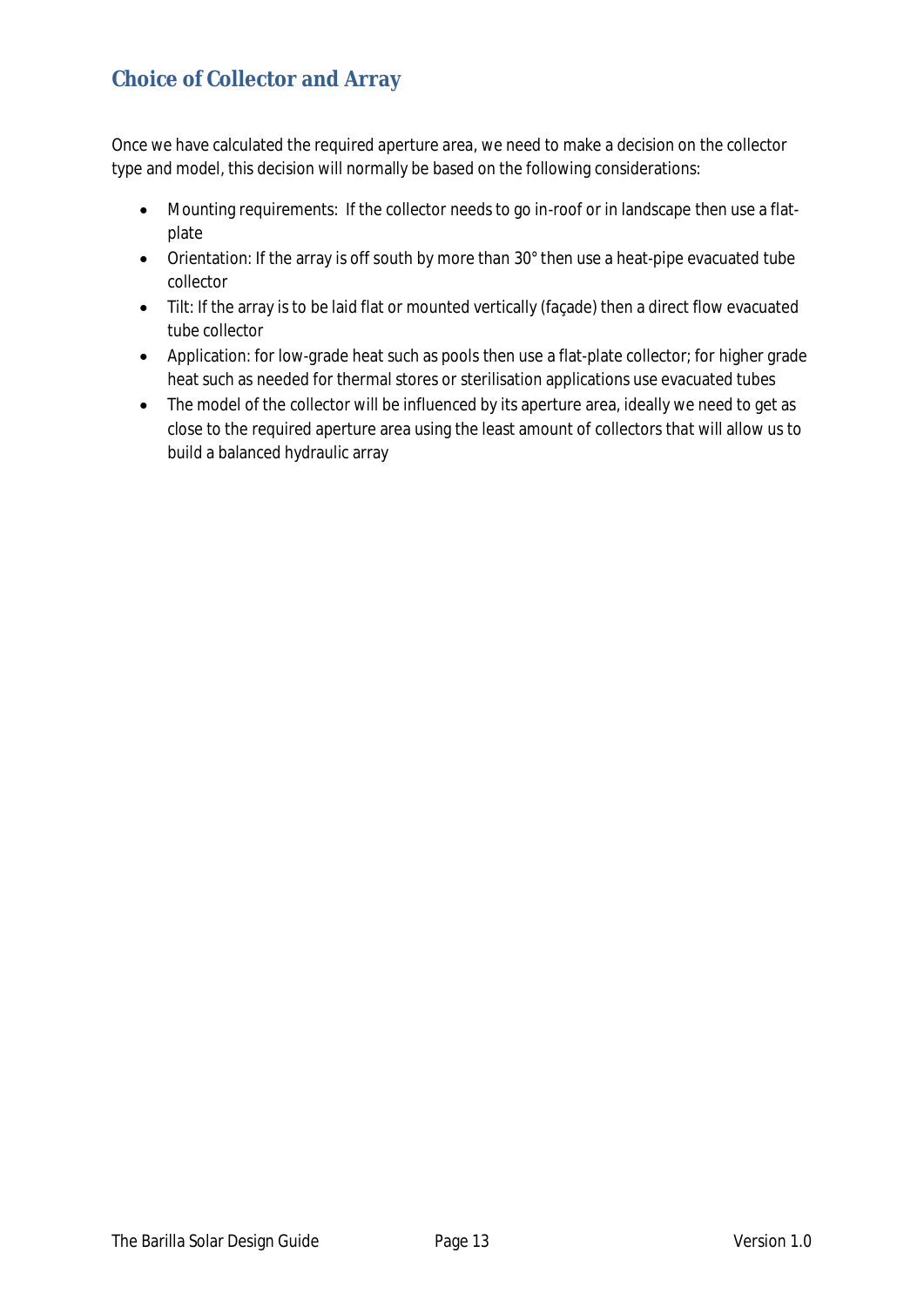# *Example – Determining the Number of Collectors Required*

Taking the previous collector sizing example further, we can calculate the number of collectors that we would need to meet the required aperture area.

Using Evacuated Tubes, Barilla TZ1800 25 Tube Collector (Aperture area 2.325m<sup>2</sup>):

| Number of collectors, $n \geq A_{\text{apmin}}/A_{\text{apT225}}$ |        |                                          |  |  |
|-------------------------------------------------------------------|--------|------------------------------------------|--|--|
|                                                                   | $\geq$ | 8.8 / 2.325                              |  |  |
|                                                                   | $\geq$ | 3.79                                     |  |  |
|                                                                   |        | 4                                        |  |  |
| Array aperture area, $A_{\text{ap}} =$                            |        | 4 x 2.325                                |  |  |
|                                                                   |        | 9.3 <sup>2</sup>                         |  |  |
|                                                                   |        |                                          |  |  |
| We can now calculate the annual yield from the solar array:       |        |                                          |  |  |
| $\mathcal{L}_{\text{solar}}$                                      |        | $Q'_{\text{solar}} \times A_{\text{ap}}$ |  |  |
|                                                                   | $=$    | 568 x 9.3                                |  |  |
|                                                                   |        | 5282 kWh/year                            |  |  |
|                                                                   |        |                                          |  |  |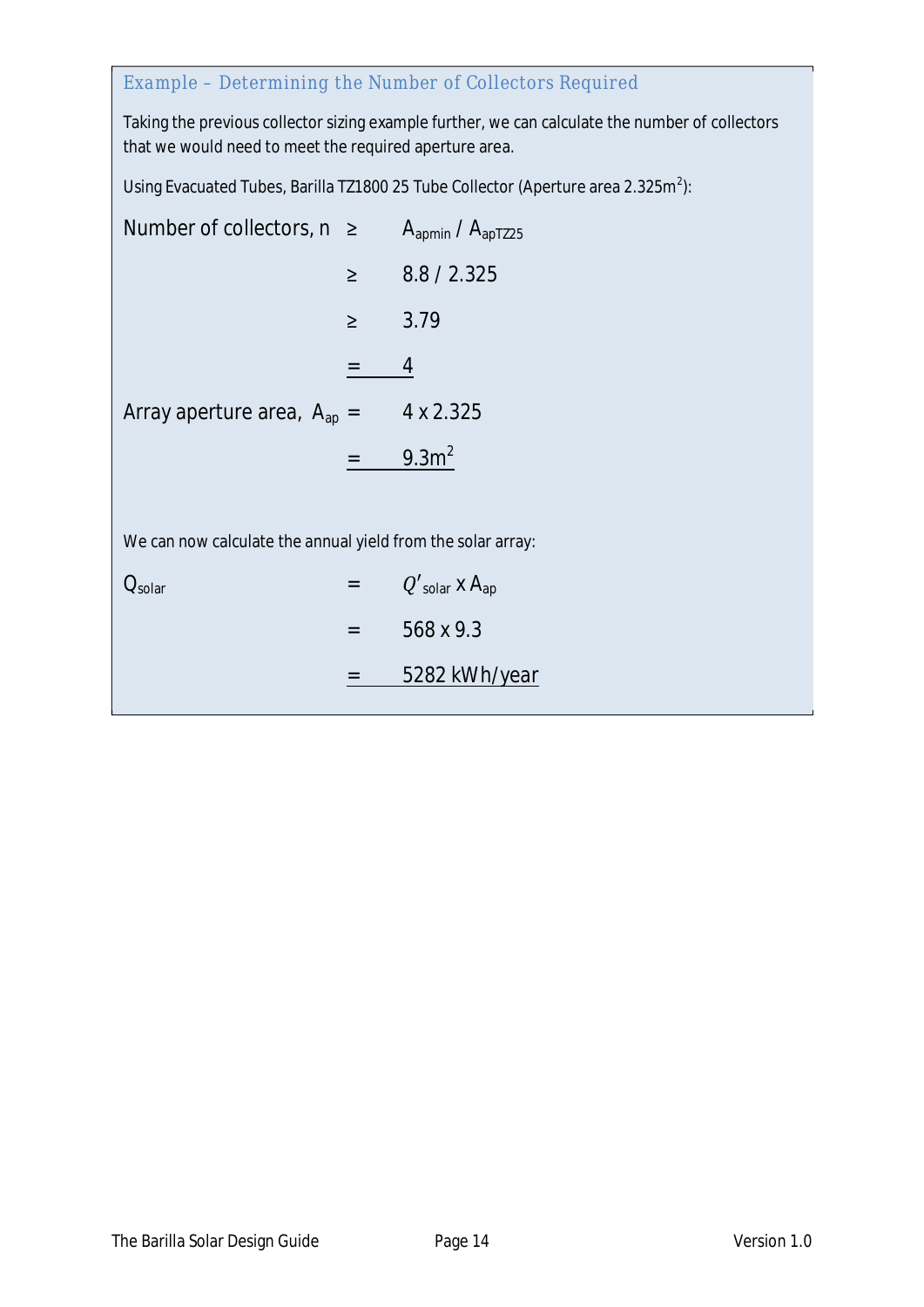### **Balancing the Array**

One of the design considerations that we now need to make relates to how the collectors will be hydraulically arranged, this has a direct impact on system flow rate and hence the selection of pipework and circulation pump.

In practice we need to keep the array layout simple whilst still minimising the pressure drop across the collector field. We have the added consideration that banking too many collectors together will have an effect on efficiency, particularly on the last few collectors in each series as they start to operate at a hotter temperature and their performance is affected.

As a rule of thumb, we would suggest that no single collector series should be any larger than 10m $^2$ . Ideally we would like an even number of collectors and a balanced pipe run. On larger systems we are aiming for a total number of collectors that can be divided by 3 or 4 to produce a sensible array.

When the array has been finalised we can apply a design flow-rate across the largest branch to give us a system flow rate to be used for the rest of the solar circuit design. Typically specific design flow rates are between  $25 - 45$  litres/hour/m<sup>2</sup>.

#### *Example – Balancing the array and calculating the system flow rate*

Assume that we need to use 6 Barilla F22 AR flat-plate collectors (Aperture area = 2.01m<sup>2</sup> each), and that we want to use a specific flow rate of 35 litres/hour/m2. Determine (a) the layout of the hydraulic array and (b) the system flow-rate (litres/minute) that should be observed at the flowsetter on the pump station.

| Total aperture area, $A_{\text{ap}}$ | $= 6 \times 2.01$        |
|--------------------------------------|--------------------------|
|                                      | $= 12.06$ m <sup>2</sup> |

As the aperture area is greater than 10 $m^2$ , we will divide the number of collectors giving us an array that consists of 2 branches of 3 collectors in each bank.

To achieve the design flow-rate we need to calculate the aperture area of each branch:

Aperture area of each branch,  $A_{\text{abbrev}} = 3 \times 2.01$ 

|                         | $= 6.03$ m <sup>2</sup>  |
|-------------------------|--------------------------|
| <b>System Flow Rate</b> | $=$ 35 x A <sub>ap</sub> |
|                         | $= 35 \times 6.03$       |
|                         | $= 211$ litres/hour      |
|                         | $=$ 3.5 litres/minute    |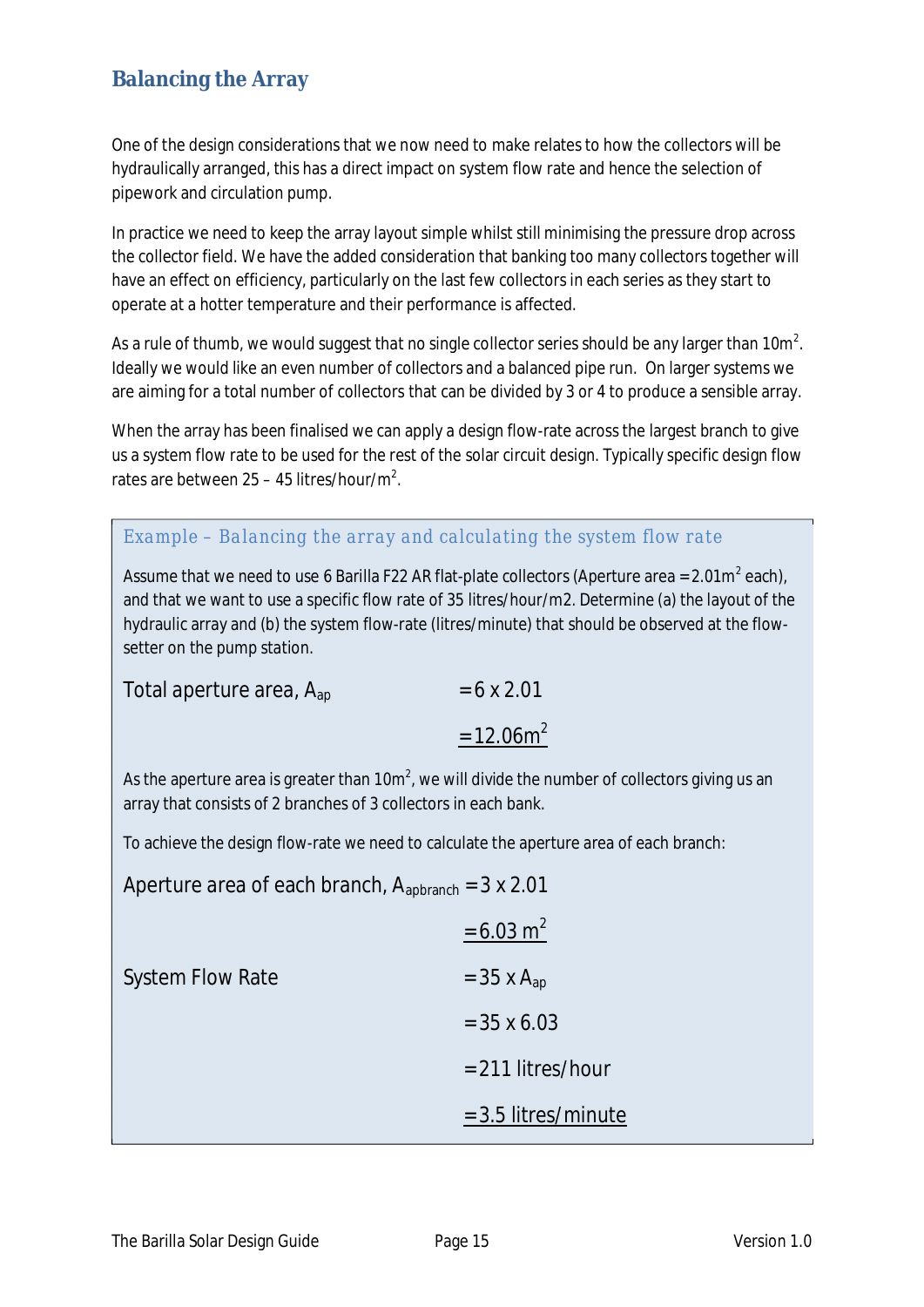### **Sizing the Pipework**

There are two choices when considering pipework for solar installations:

- (a) Stainless steel pre-insulated flexible pipe
- (b) Copper pipe

We recommend for domestic and small commercial installations using stainless steel flexible pipe, it is quick to fit and is relatively low cost. For larger installations you would tend to come off the collectors in stainless flexible pipe and then use copper for the main run where a larger diameter and low-loss pipe are required to minimise the pressure drop.

When sizing the pipework we are aiming to achieve the following:

- Minimise pressure drop and therefore reduce the pump size and energy consumption
- Maintain pipe velocity between  $0.4 1.0$  m/s
- $\bullet$  Ensure that the pipe will fit in the available space
- A choice of pipework and fittings are cost effective both in terms of materials and labour

We would recommend using the Solar Design Assistant to inspect pressure drops using various pipe types and sizes, the calculations are based on published formulae for copper pipework and manufacturer's published data for stainless steel pipework.

### **Solar Fluid**

The solar circuit requires both freeze protection and inhibitor to protect against corrosion. This is achieved by using an aqueous solution of either Propylene Glycol or Ethylene Glycol. The ratio of solar fluid to water will affect the heat transfer properties and freezing point of the solution. We recommend using a concentration of solar fluid 25%-40% by volume, this gives freeze protection in the range of -10°C to -20°C. The maximum concentration should not exceed 50%.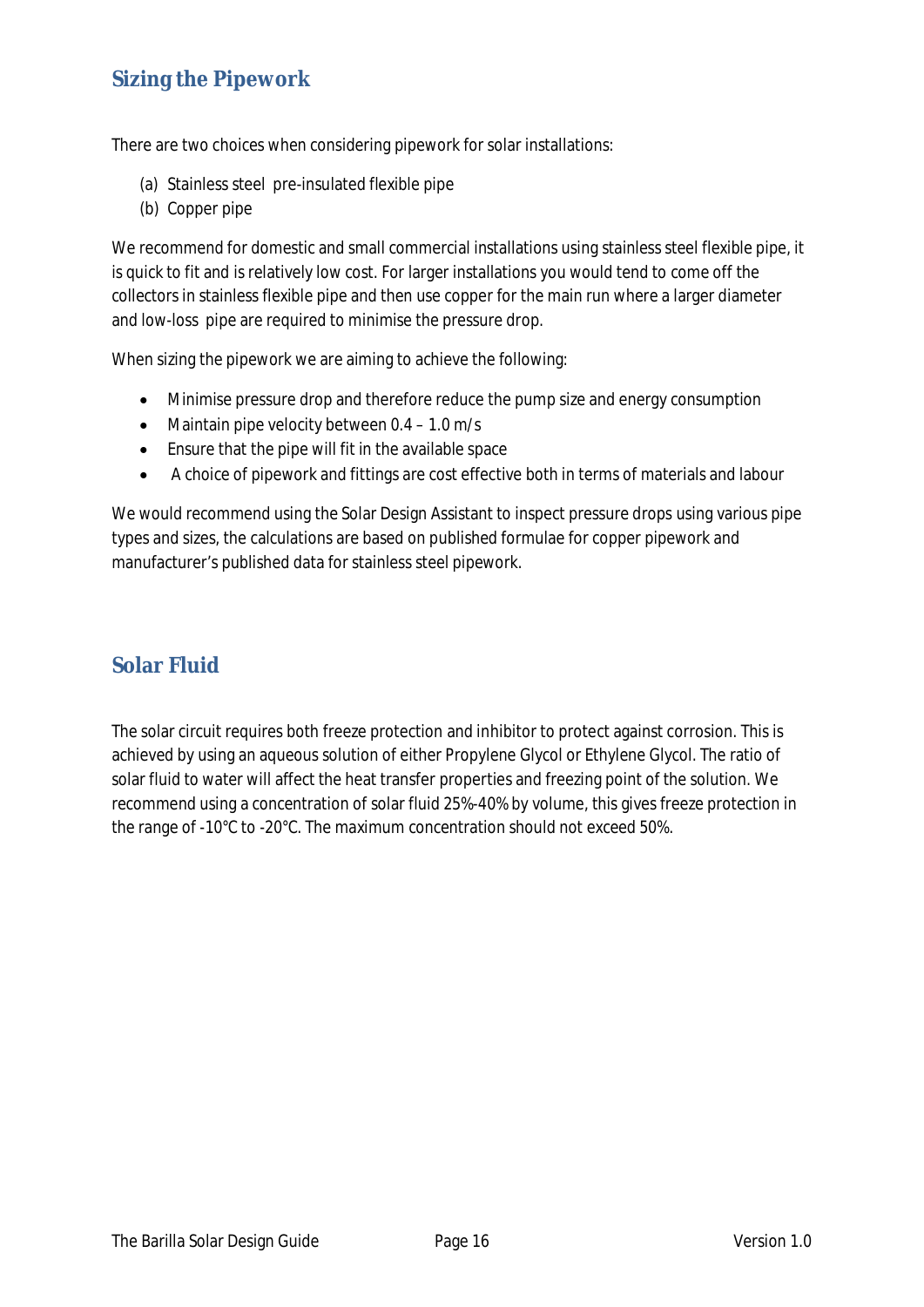# **Expansion and Cooling**

#### **Stagnation**

Solar systems are designed to cut-out once the required store temperature has been reached. The collectors are then designed to stagnate, that is boil under pressure at around 200°C and vaporise the solar fluid in the collector header. However there are several undesirable effects on the system if exposed to prolonged stagnation:

- $\bullet$  Excess of heat energy in the system that needs to be dissipated
- Continuous temperatures are in excess of rated values for some system components e.g. Circulation Pump and the membrane of the Expansion Vessel
- Build-up of pressure that may trigger the pressure relief valve and discharge fluid from the system. Once the fluid has been discharged this introduces air, an excess of which will reduce the effective heat transfer of the system and risks damaging the bearings of the impeller on the circulation pump.
- Deteriation or total breakdown of solar fluid

### **Cooling and Heat Dissipation**

For most domestic installations that have been sized correctly and there are only short periods of absence, stagnation does not present any real problems. An annual check of the fluid quality and levels will highlight if stagnation is a problem on a particular system. If stagnation is a problem on a smaller system a heat-dump circuit can be easily added, normally in the form of a towel radiator.

For larger systems or systems that are not in constant use a cooling vessel or fan-assisted radiator are normally used to dissipate any excess heat in the system.

The Solar Thermal Design Assistant will calculate the excess heat in the system to be dissipated. To determine if a heat sink is required we must inspect the steam length in the pipe when the collectors stagnate:

| $L_{\text{steam}} = (q_{\text{steam}} \times A_{\text{ap}})$ / $q_{\text{pipe}}$ | : $L_{\text{steam}}$ – length of circuit (m) where fluid is displaced by<br>steam                                                                |
|----------------------------------------------------------------------------------|--------------------------------------------------------------------------------------------------------------------------------------------------|
|                                                                                  | : $q_{\text{steam}}$ – steam output from stagnated collector<br>(W/m <sup>2</sup> ) [Flat-Plate=60 W/m <sup>2</sup> ; EVT=100 W/m <sup>2</sup> ] |
|                                                                                  | : $A_{ap}$ – Aperture area (m <sup>2</sup> ) of collector array                                                                                  |
|                                                                                  | : $q_{\text{pipe}}$ – heat dissipation property of the pipework,<br>typically use 25 W/m                                                         |

If  $L_{\text{Mean}} > L_{\text{pipe}}$  then a heat sink is required to dissipate the remaining heat  $Q_{\text{DIS}}$ :

 $Q_{DIS} = (q_{\text{steam}} \times A_{\text{an}}) (q_{\text{pipe}} \times L_{\text{steam}})$  Watts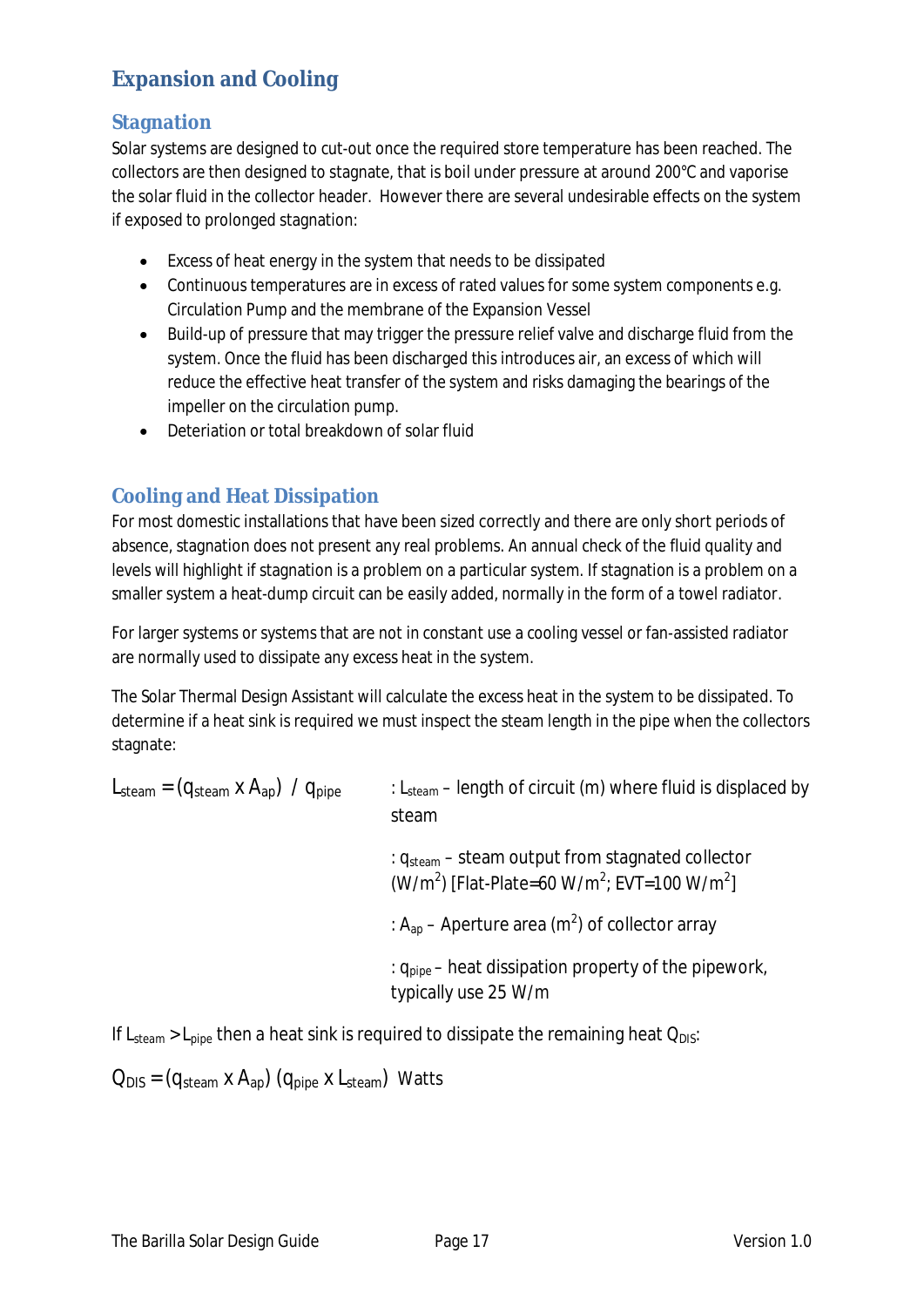# **Expansion Vessel Sizing**

All sealed solar circuits require a dedicated expansion vessel, the size of which can be calculated using the formulae shown below:

Total volume of fluid in system,  $V_{total} = V_{pipe} + V_{coil} + V_{collector} + V_{r}[ + V_{heatsink}]$ 

*where V<sup>r</sup> is residual fluid in expansion vessel to protect membrane, typically 3 litres or 10% system volume & Vheatsink is the volume of the heat sink circuit if used.* 

**Volume of Steam in System,**  $V_{\text{steam}} = V_{\text{collector}} + V_{\text{noisesteam}}$  **[ +**  $V_{\text{heatsink}}$ **]** 

*where Vpipesteam is the volume of the steam affected pipe.* 

The required minimum volume of expansion vessel,  $V_{EV}$  on the solar circuit is formally expressed:

 $V_{EV} \ge (V_r + V_{\text{stream}} + \beta V_t)(P_e + 1)$  /  $(P_e - P_{\text{gauge}})$ 

Where:

 $\beta$  Expansion factor of fluid in system typically between 8.5 – 12%

 $P_e$  Maximum system pressure, normally PRV rating  $-10\% = 6 \times (1 - 0.1) = 5.4$  bar

P<sub>gauge</sub> Gauge pressure (bar), assume 1 bar static pressure in collector manifold at rest add 0.1 bar/meter that the gauge is below the collector to obtain gauge pressure

Assuming the expansion vessel is at the same level as the pressure gauge, the expansion vessel should be set with a pre-charge pressure of 0.25 bar below the gauge pressure (to allow for the resistance on the spring-clutch).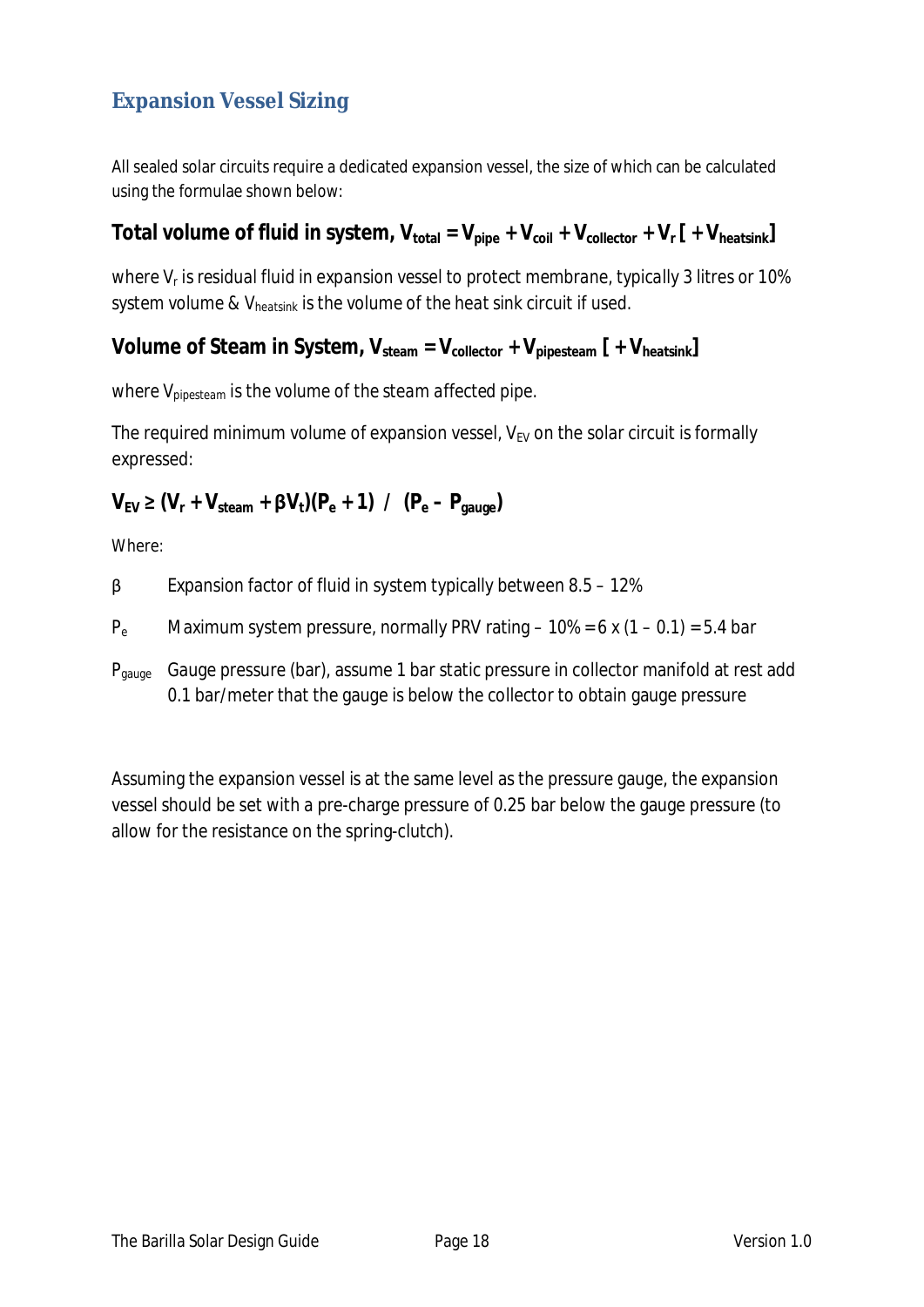#### *Example – Sizing an Expansion Vessel and Calculating Pre-charge Pressures*

A solar circuit consists of an array of flat-plate collectors, total aperture area 6m $^{\text{2}}$  containing a fluid volume of 5 litres. The cylinder coil capacity is 2 litres and the residual fluid capacity of the expansion vessel is 3 litres. The pipework contains 8 litres of fluid and an intermediate cooling vessel 5 litres. The collector array is located 8m above the pump station which has a 6 bar PRV, the system pressure gauge and the expansion vessel attached.

Determine (a) the gauge pressure of the system at rest, (b) the minimum expansion vessel size required and (c) a suitable pre-charge pressure for the expansion vessel

(a) Calculate gauge pressure of the system at rest

 $P_{\text{gauge}} = 1 + 8 \times 0.1$ 

 $=$  1.8 bar

(b) Calculate minimum expansion vessel required

 $V_{\text{total}}$  =  $V_{\text{pipe}} + V_{\text{coil}} + V_{\text{collector}} + V_{\text{r}} + V_{\text{heatsink}}$  $= 8 + 2 + 5 + 3 + 5$  $= 23$  litres

 $V_{\text{steam}}$  =  $V_{\text{collector}} + V_{\text{pipesteam}} + V_{\text{heatsink}}$ 

$$
= 5+8+5
$$

$$
= 18 litres
$$

$$
V_{EV}
$$
  $\geq$   $(V_r + V_{steam} + \beta V_t)(P_e + 1) / (P_e - P_{gauge})$   
 $\geq$   $(3 + 18 + 0.085 \times 23)(5.4 + 1) / (5.4 - 1.8)$ 

 $\geq$  41 litres

*Use next available stock size, 50 litres*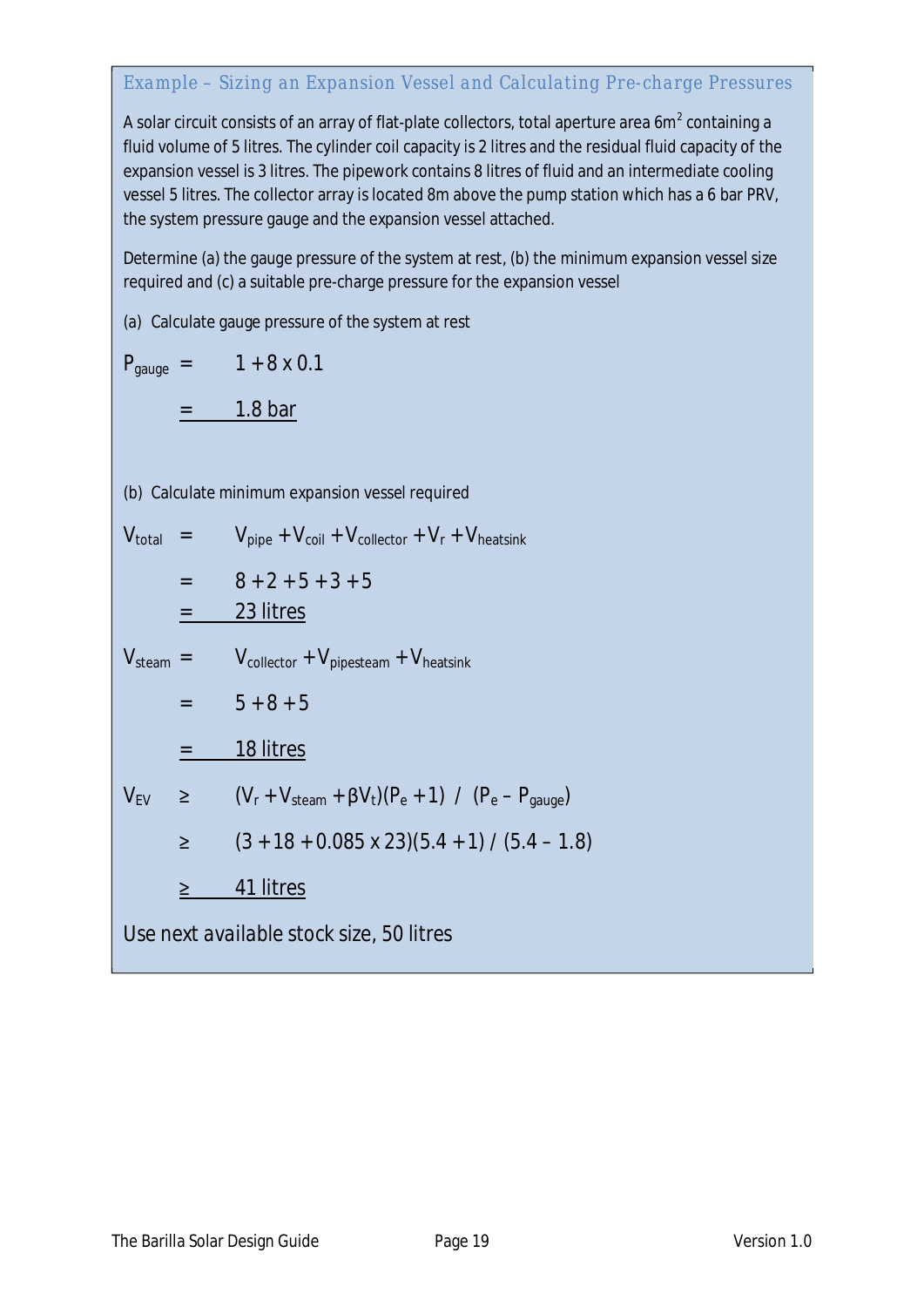# **Pump Sizing**

In order to size the circulation pump we need to calculate the system pressure drop across the entire circuit at the known design flow-rate (determined by the hydraulic layout of the collector array). Don't forget that as the system flow-rate increases the system pressure –drop will increase exponentially. It is common practice to oversize the pump by a margin of at least 15%, that is to say that the pump pressure at a given flow-rate is at least 15% higher than the system pressure drop.

*The system pressure drop is expressed as follows:* 

 $\Delta P_{system} = \Sigma \Delta P_{collector branches} + \Delta P_{pipe} + \Delta P_{cylinder} + \Delta P_{pumpstation} + \Delta P_{fittings}$ 

 $\Delta P_{\text{required}} = 1.15 \times \Delta P_{\text{system}}$ 

The required pump pressure can be found from manufacturers' published curves at the required flow rate. The Solar Thermal Design Assistant should be used to size the pump as it not only calculates the system pressure drop at any given flow rate, it is also pre-programmed with a series of pump curves used in the pump stations that we supply.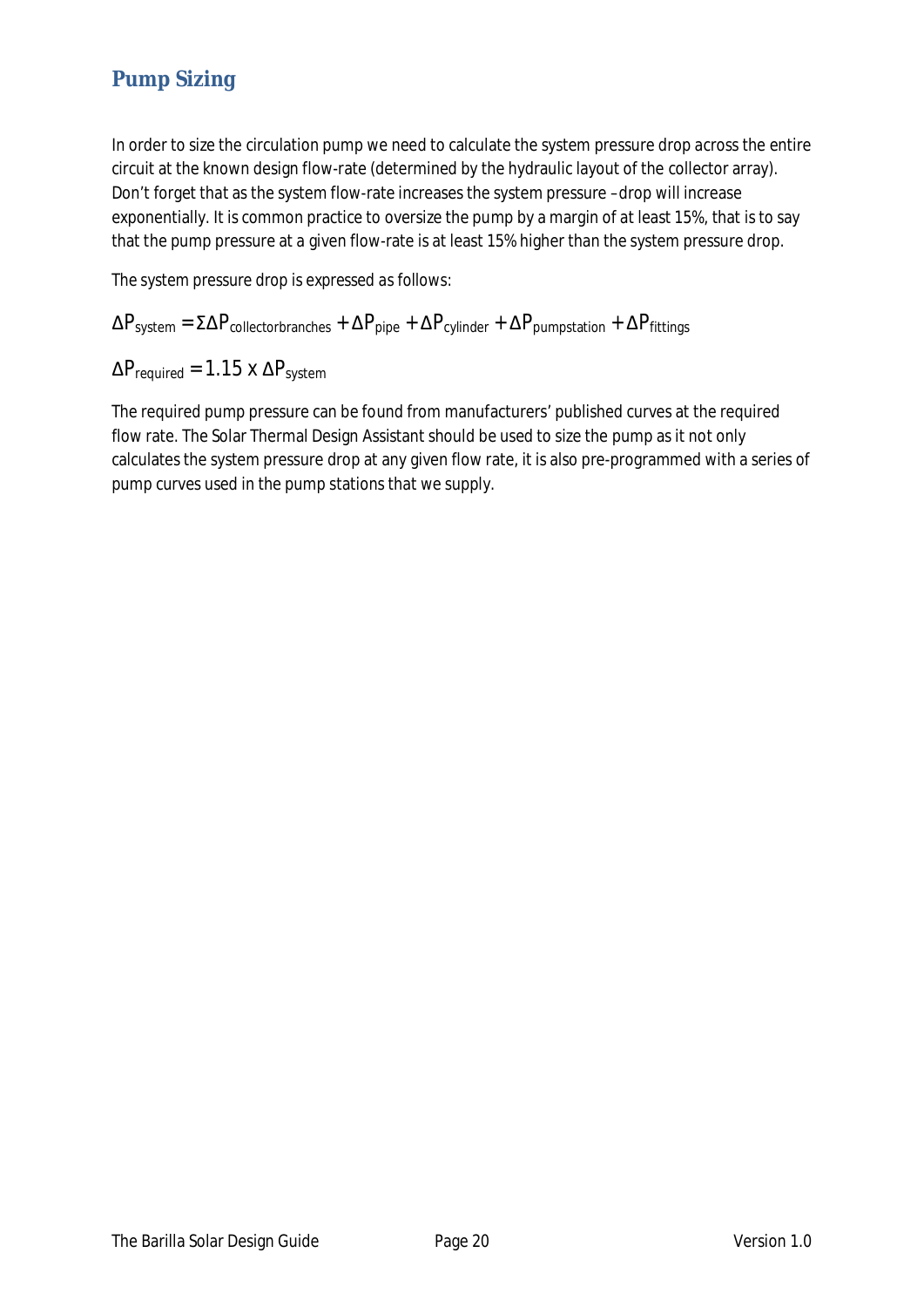# **Building a Customer Proposal**

### **Economic Viability**

As with any project your customer is going to want to know early on what the costs and benefits of their potential investment is going to be. Unfortunately this is not an exact science due to the vagaries of the British climate or indeed our economy.

In order to build a customer proposal with an indication of economic viability, and in particular an estimated payback (amortization period in accountancy jargon) we need to know or at least take an educated guess at the following parameters:

- Installed Cost. This should be straightforward as we have designed a system and will know what components we need and how much they cost. You will be able to have a good idea of your installation costs having performed a detailed survey and also based on your knowledge of performing similar installations. Remember to deduct any capital grants that the customer may be entitled to at the installation phase.
- Annual Saved Energy. This is based on an estimate of the annual solar yield and the actual efficiency of the auxiliary heating that the solar is partially replacing. If the solar yield is 10,000 kWh and this is replacing a boiler with 85% efficiency then the Annual Saved Energy will be 10,000/0.85 = 11,765 kWh
- Value of Saved Energy. This should be based on your customer's energy bills of the last year and the annual saved energy figure that has been calculated
- Annual Economic Indicators. Inflation (Consumer Price Index), Energy Inflation and Interest Rates.
- Renewable Heat Incentive. Is the installation eligible? What is the current rate per kWh and is the renewable energy production metered or deemed?

The formulae used here are complicated and best solved using computer algorithms to tackle their recursive nature. Fortunately they are included in the Solar Thermal Design Assistant.

We would suggest running various economic scenarios for your customers so that they are clear about which factors have the greatest effects on their return on investment. It is really important to be as accurate as possible with your saved energy predictions, installed price and current energy prices. You need to remember to be consistent with the use of VAT in your costing, i.e. either apply it to everything or nothing depending on the customer's VAT status.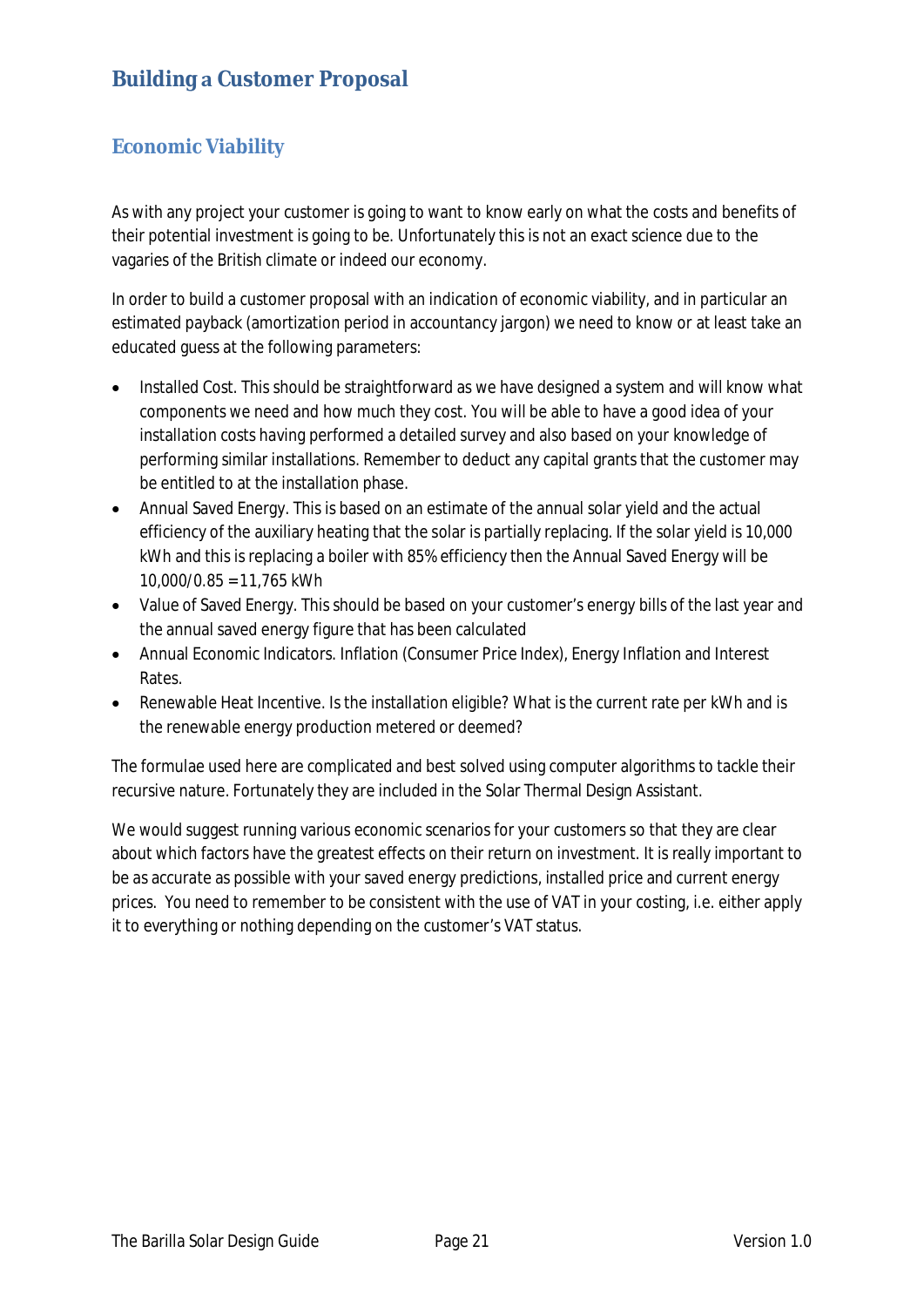### **Renewable Heat Incentive**

A brief word about the Renewable Heat Incentive. This is the heating equivalent of the PV Feed-In Tariff. As of December 2011 all eligible non-domestic solar thermal installations are entitled to 8.5p/kWh of energy that they produce (for eligible use). For non-domestic applications the system are heat metered. So for example if our system generates 10,000 kWh/year then we are entitled to 10000 x 0.085 = £850 / year. The good news is that, similar to the FiT scheme, once enrolled it lasts 20 years from the date of commissioning/registration and the rate is increased annually each April in line with the Consumer Price Index. The maximum installation is currently 200kW thermal\*

*\*interestingly enough there is no standard test condition as there is in PV for determing the instantaneous power output of a solar thermal panel. We would suggest using the power output determined at a solar irradiation level of 800W/m<sup>2</sup> and temperature difference of 40°C .It tends to be more accepted practice to consider the installed aperture area instead.* 

A similar scheme for domestic use is in the pipeline for October 2012 to tie in with the proposed Green Deal. The draft proposals for the domestic RHI suggest that the systems will not be metered, but instead will use SAP to deem the input a solar system would have on a particular property. The tariff at the draft stage was 18p/kWh. Our experience with the introduction of the non-domestic RHI suggests that nothing is concrete with the domestic scheme and close attention ought to be paid to the DECC website (http://www.decc.gov.uk) for more up to date information.

### **SAP 2005 Appendix**

Appendix H of SAP 2005 deals with the solar input you can expect from a solar system on a certain property size with a given cylinder arrangement and size. It is currently recommended by the Microgeneration Certification Scheme as a suitable method to indicate to customers the potential solar yield of a system.

It is our opinion that whilst some of the theoretical basis of SAP is sound, its application provides pessimistic results. The main reasons for the poorer results than (a) we have predicted and (b) measured; is due to not taking into account the geographical location of the installation and not allowing for the optical properties of modern collectors.

We have included the SAP 2005\* Appendix H calculation in the Solar Thermal Design Assistant for completeness, and we currently use the value of solar input to give an indication of the return expected from the domestic RHI. We will of course make alterations to this module if the regulations or SAP changes.

*\*We acknowledge that the current SAP version in use is SAP2009 and that it has updated calculations relating to hot water demand, it is not stipulated as the preferred methodology of the Microgeneration Certification Scheme (with reference to the Energy Saving Trust document that MCS recommends as a minimum standard).*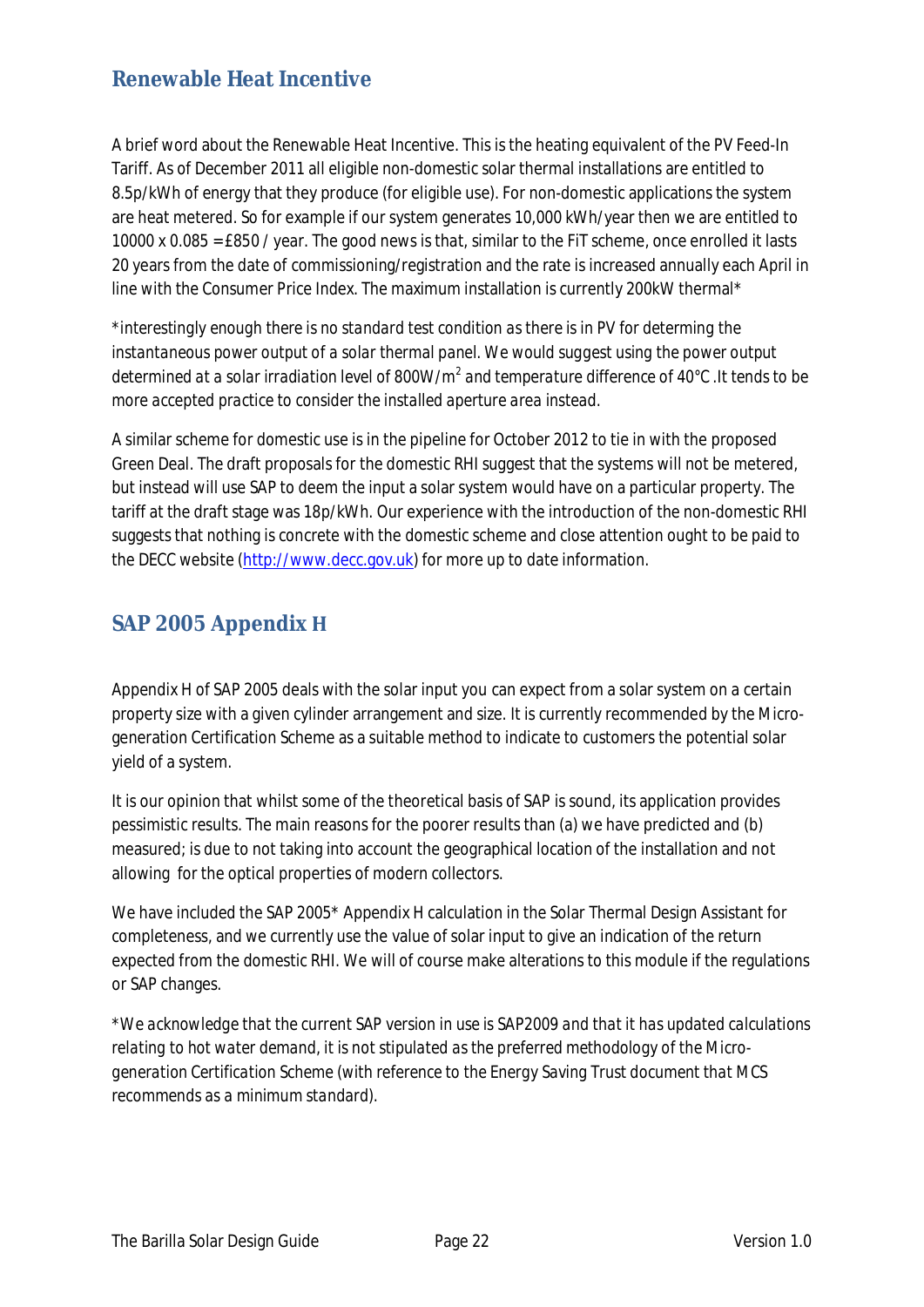# **Quotations and Purchasing from Barilla**

The Solar Thermal Toolbox links directly to our online store. Once you have built a system either from the Calculator or the Design Assistant you will have the option to be taken to the shop where a suggested list of the components you will require will be displayed.

You have the opportunity to save this as a quotation or to proceed and buy the equipment as required.

The shop facilitates purchases from both account customers and pro-forma customers using either BACS or card payment.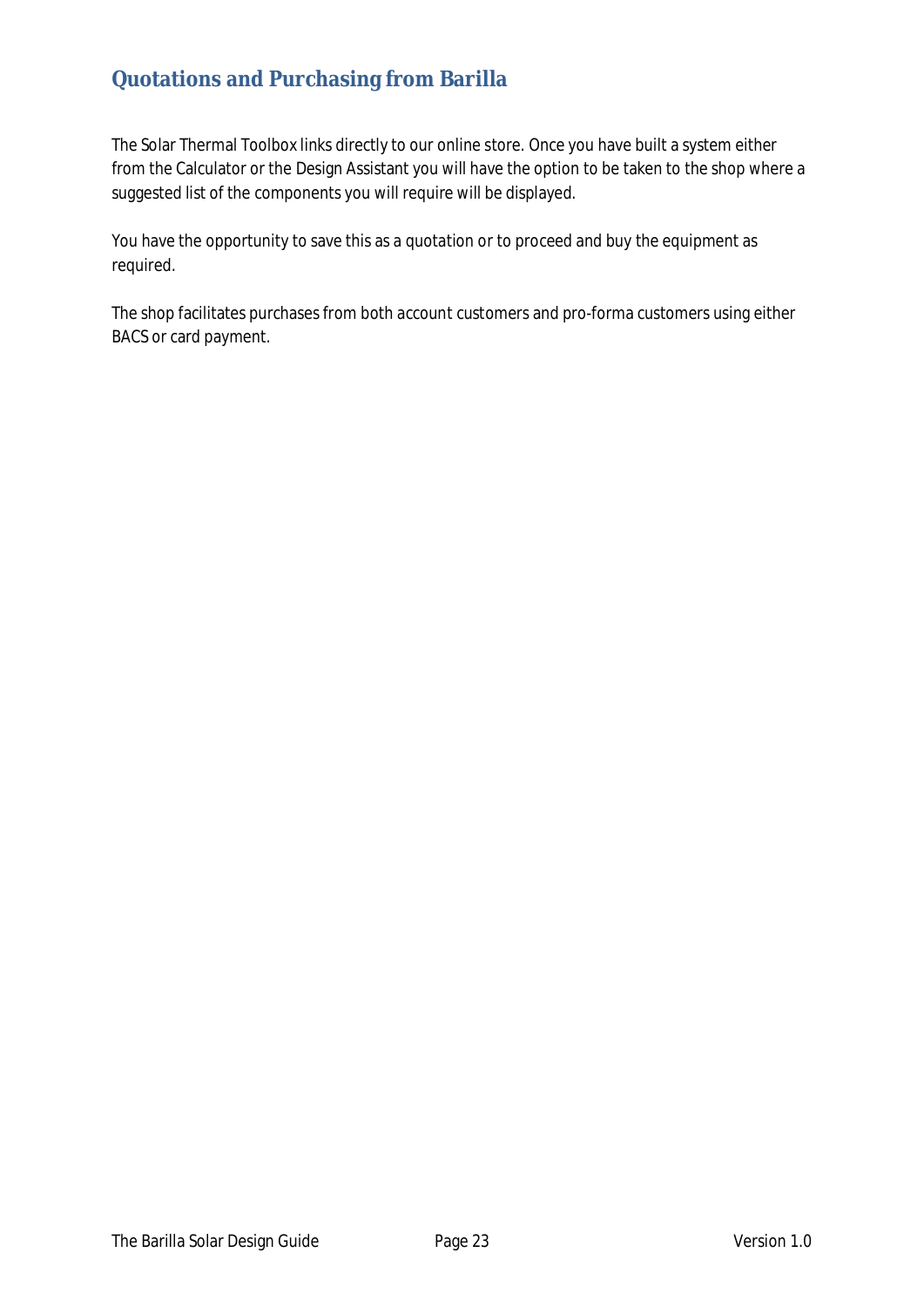# **The Barilla Solar Toolbox**

We appreciate that designing heating and water services in buildings is complicated especially with the wealth of renewable products and energy saving products currently available. At Barilla we have built a web-based Solar Toolbox aimed at Designers, Specifiers, Resellers and Installers to assist with the solar thermal element of your renewables projects.

This Solar Toolbox consists of two powerful Apps that allow you to design and price solar thermal systems at your own convenience.

Whilst we have access to more powerful desktop simulation and design applications such as T\*Sol and Polysun for more complicated solar thermal projects, these products require a high degree of skill to operate correctly and can be expensive investments. The Barilla Solar Toolbox is designed to be straightforward to use and provide quick answers about performance and cost. The Solar Toolbox has the added benefits that it is free of charge and integrates directly with our online store.

It is our intention to continue developing the Solar Thermal Design Assistant and add more functionality e.g. Swimming Pools, Split System Arrays, and more complicated Pipework arrangements. We will also add other Barilla products to the built-in library as they become available.

#### **Solar Thermal Design Wizard**

- Aimed at Installer building a straightforward domestic / small commercial system and giving customer a basic performance indication as required by the Micro-generation Certification Scheme
- Web-based and accessed on the Barilla website
- Integrates with the Barilla shop and will allow you to build your own quote or orders
- Simple to use with only basic inputs required

#### **Solar Thermal Design Assistant**

- Aimed at more advanced users that need to check and optimise the performance of each component in the system
- Web-based and accessed on the Barilla website
- Produces a more detailed report including economic viability, component performance and SAP 2005 Appendix H calculation
- Includes the Renewable Heat Incentive for Non-Domestic applications, and provision for calculating rewards for the forthcoming Domestic programme (based on draft proposals).
- Builds Bill of Materials report
- Integrates with the Barilla shop and will allow you to build your own quote or orders
- Will allow projects to be saved and re-loaded (Account required)
- Follows the steps laid out in the Barilla Solar Thermal Design Guide

*Both tools are currently restricted to Hot Water Systems and collectors facing in the same direction*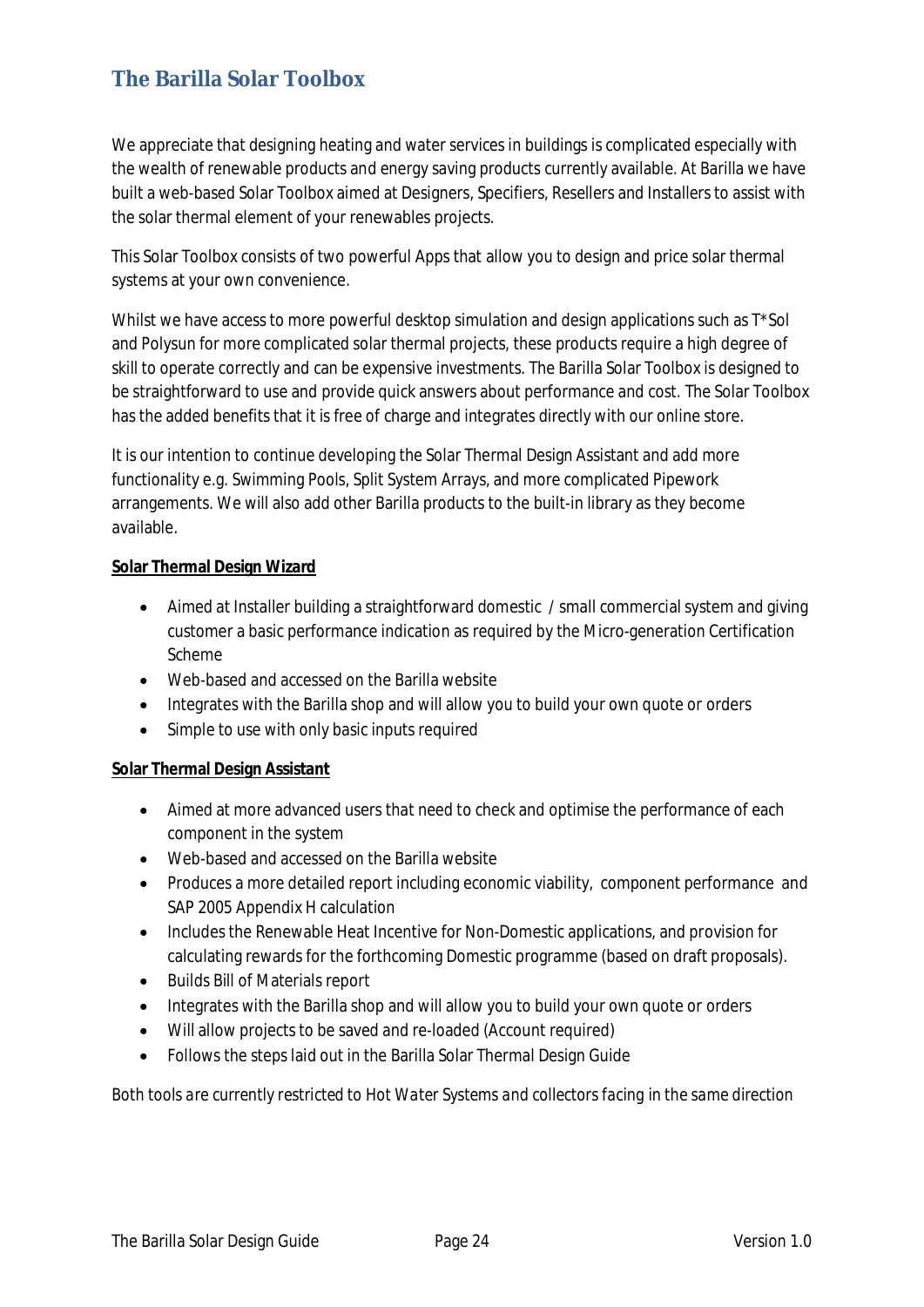### **Useful Solar Thermal Resources**

Barilla Solar Document Library http://www.barillasolar.co.uk

Renewable Heat Incentive http://www.decc.gov.uk/rhi

Ofgem – administration of RHI http://www.ofgem.gov.uk/e-serve/RHI/Pages/RHI.aspx

Energy Saving Trust – RHI Premium Payment http://www.energysavingtrust.org.uk/Generate-your-own-energy/Financial-incentives/Renewable-Heat-Premium-Payment

Micro-generation Certification Scheme http://www.microgenerationcertification.org

MCS Installer Certification (refer to MIS 3001 – Solar Heating) http://www.microgenerationcertification.org/installers/installers

Energy Saving Trust CE131 Solar Water Heating System – guidance to professionals http://www.energysavingtrust.org.uk/Publications2/Housing-professionals/Microgeneration-Renewables/Solar-water-heating-systems-guidance-for-professionals-conventional-indirect-models-2006 edition